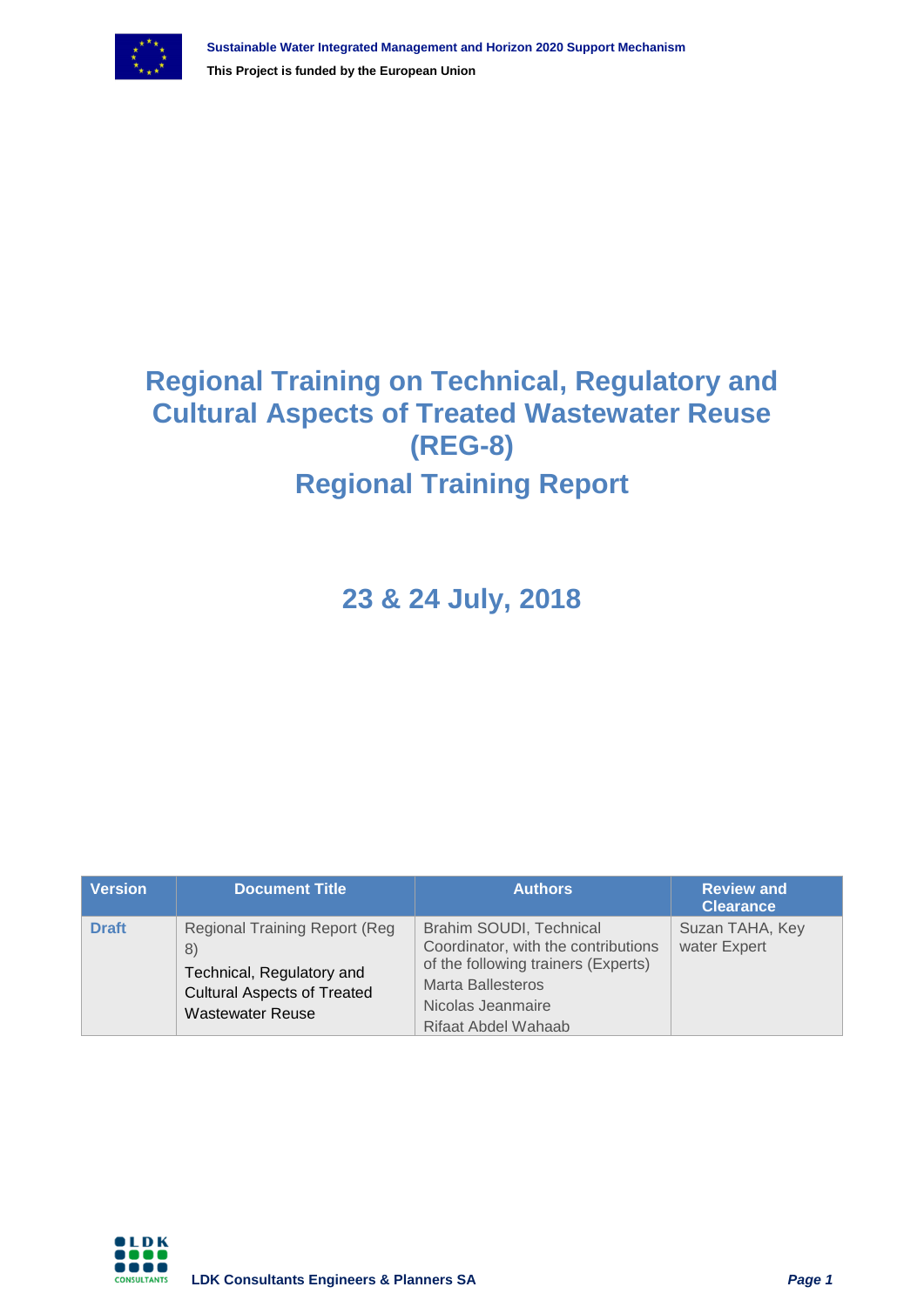

### THE SWIM AND H2020 SUPPORT MECHANISM PROJECT (2016-2019)

The SWIM-H2020 SM is a Regional Technical Support Program that includes the following Partner Countries (PCs): Algeria, Egypt, Israel, Jordan, Lebanon, Libya, Morocco, Palestine, [Syria] and Tunisia. However, in order to ensure the coherence and effectiveness of Union financing or to foster regional co-operation, eligibility of specific actions will be extended to the Western Balkan countries (Albania, Bosnia Herzegovina and Montenegro), Turkey and Mauritania. The Program is funded by the European Neighborhood Instrument (ENI) South/Environment. It ensures the continuation of EU's regional support to ENP South countries in the fields of water management, marine pollution prevention and adds value to other important EU-funded regional programs in related fields, in particular the SWITCH-Med program, and the Climate South program, as well as to projects under the EU bilateral programming, where environment and water are identified as priority sectors for the EU co-operation. It complements and provides operational partnerships and links with the projects labelled by the Union for the Mediterranean, project preparation facilities in particular MESHIP phase II and with the next phase of the ENPI-SEIS project on environmental information systems, whereas its work plan will be coherent with, and supportive of, the Barcelona Convention and its Mediterranean Action Plan.

The overall objective of the Program is to contribute to reduced marine pollution and a more sustainable use of scarce water resources. The Technical Assistance services are grouped in 6 work packages: WP1. Expert facility, WP2. Peer-to-peer experience sharing and dialogue, WP3. Training activities, WP4. Communication and visibility, WP5. Capitalizing the lessons learnt, good practices and success stories and WP6. Support activities.

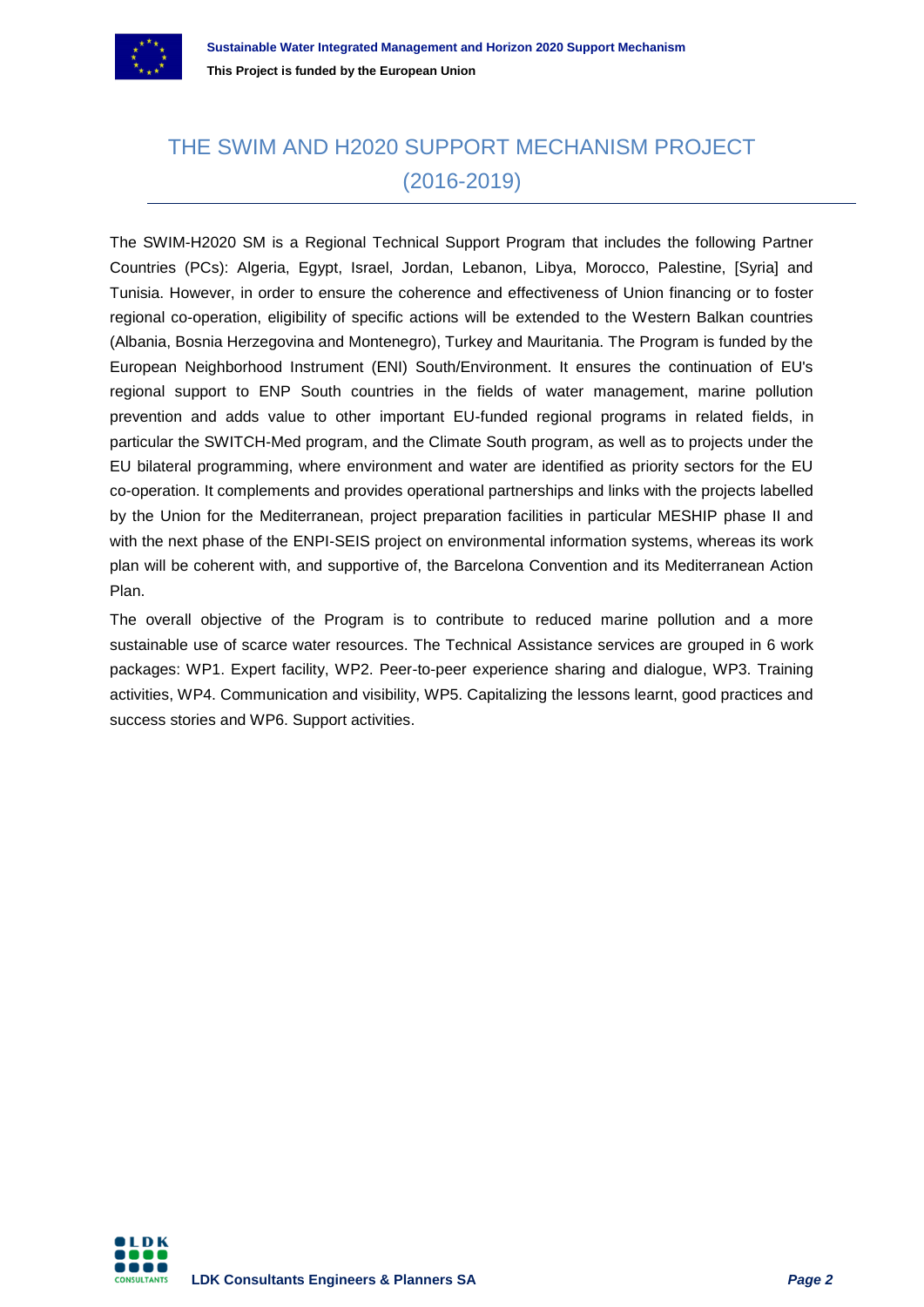

#### **Acknowledgements:**

Special thanks need to be directed to the LDK and to all consortium memberships actively involved in the organization of the training: ACWUA, Milieu Ltd, SEMIDE.

Particular thanks are directed to Evie Litou Project Coordinator, Konstans Ithakisiou Victoria Laina from LDK and Suzan Taha, Key water expert for the project in charge of the harmonization of the training topics to make them in line with the objectives assigned to the workshop. Acknowledgement is also due to Brahim Soudi, NKE in charge of the technical coordination and as trainer, and to Marta Ballesteros Nicolas Jeanmaire, Rifâat Abelwahaab for their excellent contribution, as trainers and moderators.

#### **Disclaimer:**

This publication was produced with the financial support of the European Union. Its contents are the sole responsibility of the SWIM-H2020 SM Project and do not necessarily reflect the views of the European Union.

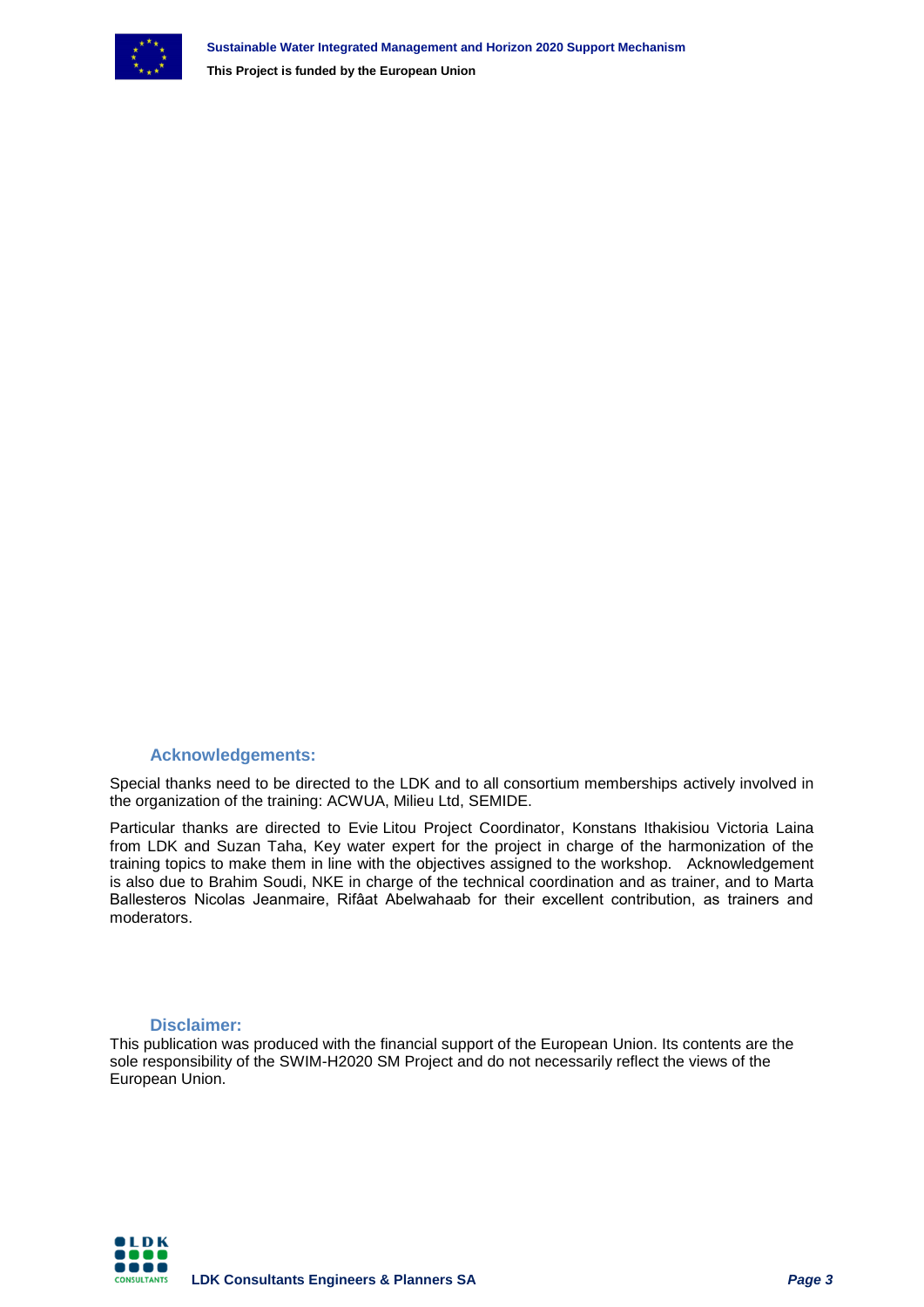

### TABLE OF CONTENTS

| $\mathbf{1}$            |      |                                                    |  |
|-------------------------|------|----------------------------------------------------|--|
| $\overline{2}$          |      |                                                    |  |
| $\overline{3}$          |      |                                                    |  |
| $\overline{\mathbf{4}}$ |      |                                                    |  |
| 5                       |      |                                                    |  |
| 6                       |      |                                                    |  |
|                         | 6.1  |                                                    |  |
|                         | 6.2  |                                                    |  |
| $7^{\circ}$             |      |                                                    |  |
| 8                       |      | ANALYSIS OF THE RESULTS OF THE TRAINING SESSION 20 |  |
| 9                       |      |                                                    |  |
| 10 <sup>1</sup>         |      |                                                    |  |
| 11                      |      |                                                    |  |
|                         | 11.1 |                                                    |  |
|                         | 11.2 |                                                    |  |
|                         |      |                                                    |  |

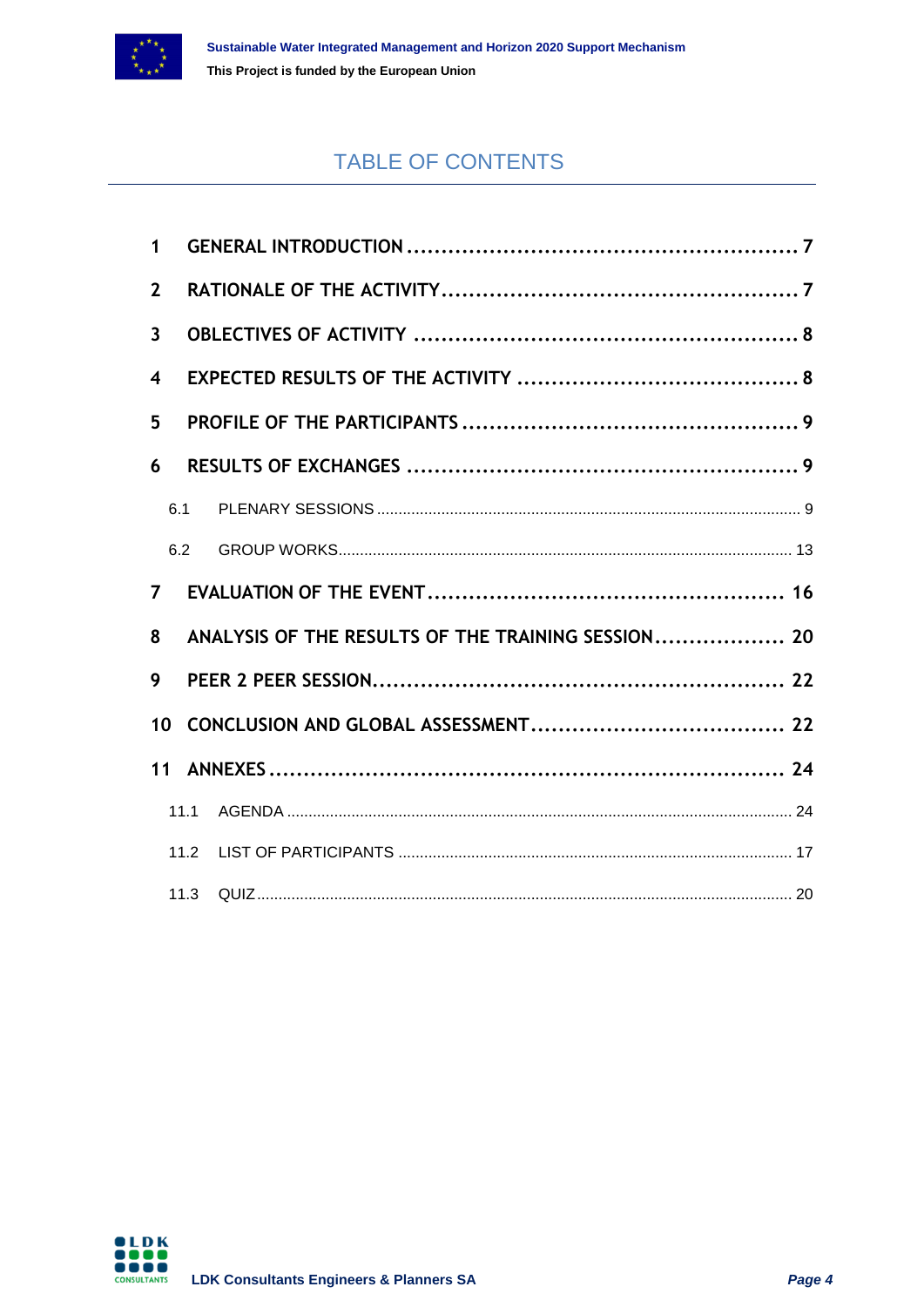

### LIST OF TABLES

| Table 1. Results of exchanges in plenary sessions                                             | 9  |  |
|-----------------------------------------------------------------------------------------------|----|--|
| Table 2. Results of the group work on technical and financial aspects of TWWR                 | 13 |  |
| Table 3: Direct and indirect reuse: Group work results                                        | 14 |  |
| Table 4: Results of the evaluation of the organization, administrative and planning issues 16 |    |  |
| Table 5: Results of the evaluation of the technical aspects of the training                   | 17 |  |
| Table 7: Workshop participation/demographics                                                  | 20 |  |
| Table 8: Evaluation of the results of the quiz                                                | 21 |  |

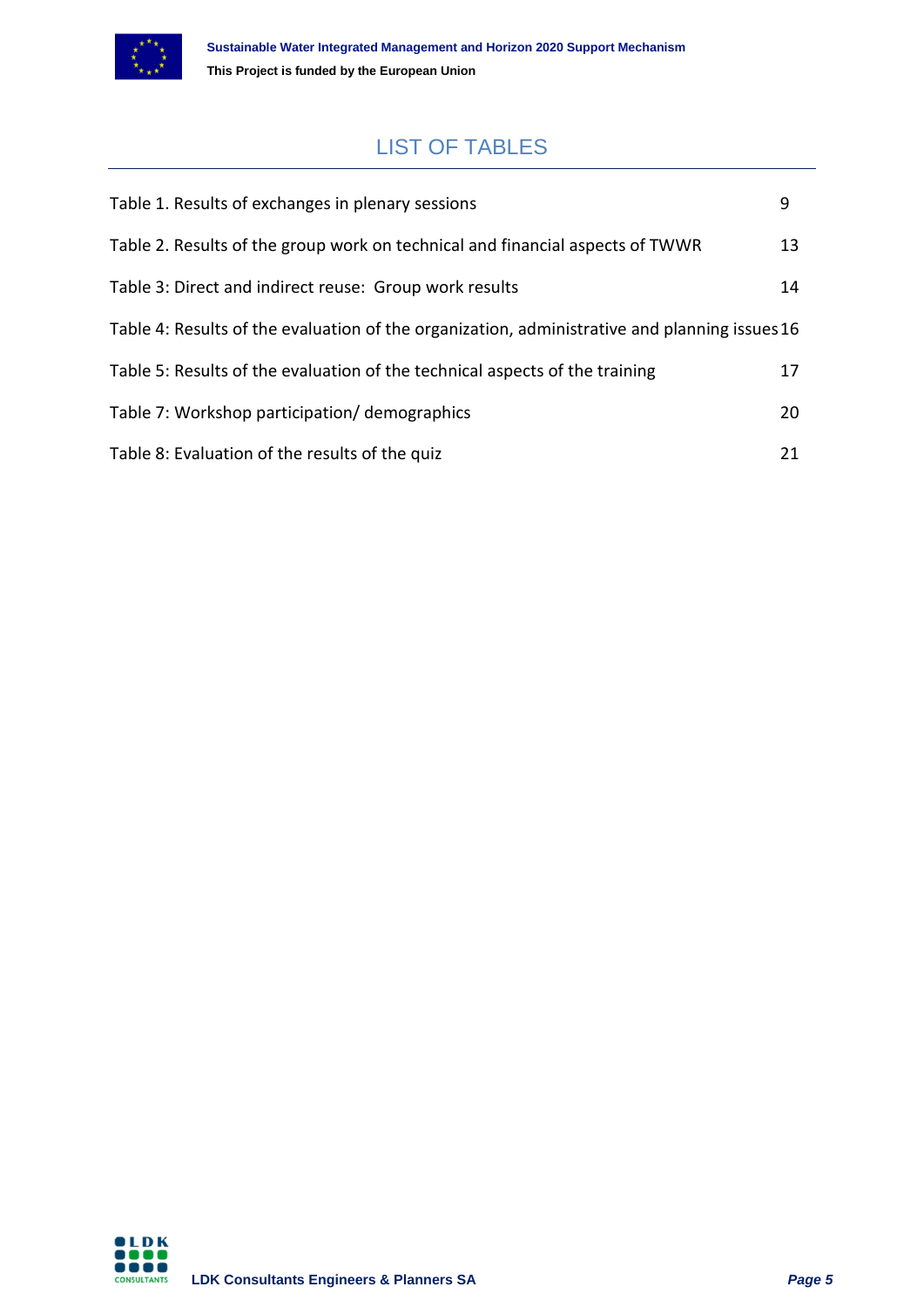

### ABBREVIATIONS

| <b>PCs</b>       | <b>Partner Countries</b>          |
|------------------|-----------------------------------|
| P <sub>2</sub> P | Peer to Peer                      |
| <b>PPP</b>       | <b>Public Private Partnership</b> |
| <b>TWWR</b>      | <b>Treated WasteWater Reuse</b>   |
| <b>WHO</b>       | World Health Organization         |
| WP               | Work Package                      |
| <b>WWR</b>       | <b>WasteWater Reuse</b>           |
| <b>WWT</b>       | <b>WasteWater Treatment</b>       |

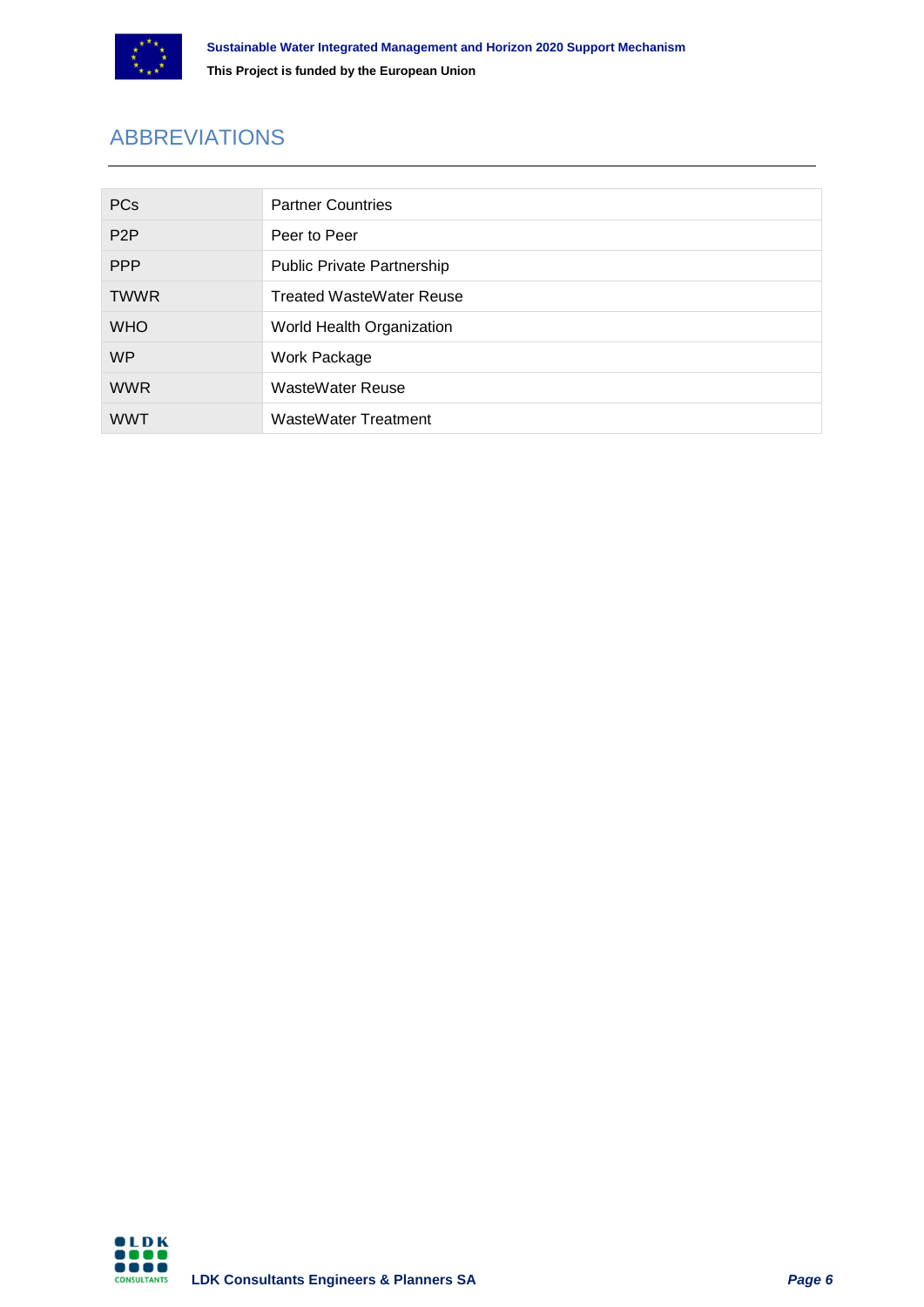

## <span id="page-6-0"></span>**1 GENERAL INTRODUCTION**

The SWIM-H2020 SM program is a regional technical support program, funded by the Directorate General (DG) NEAR (Neighborhood and Enlargement Negotiations), that includes the following Partner Countries (PCs): Algeria, Egypt, Israel, Jordan, Lebanon, Libya, Morocco, Palestine, [Syria] and Tunisia. The areas targeted by this program relate to the environment and water identified as priority sectors for the EU co-operation. Its overall objective is to contribute to reduced marine pollution and to more sustainable use of limited water resources. The technical assistance services are grouped in 6 work packages (WP): WP1. Expert facility, WP2. Peer-to-peer experience sharing and dialogue, WP3: Regional on-site training activities, WP4: Communication and visibility, WP5: Capitalizing the lessons learnt, good practices and success stories and WP6. Support activities.

This training workshop which falls under WP3 is part of the SWIM-H2020 work plan in relation to the regional activities; and refers to Activity No. "REG 8" - training on "Technical, Regulatory and Cultural Aspects of Treated Wastewater Reuse". It also includes a Peer-to-Peer (P2P) session related to the P2P activity no. 10 addressing the same topic.

The training workshop which was held in Athens, on 23 and 24 July 2018 is broken down into the following three modules:

- Module 1 (Introductive): "Wastewater reuse (WWR) in climate deficit countries: opportunities and constraints
- Module 2. Strengthening and updating of knowledge on new developments of wastewater reuse guidelines (their limits and conditions of their application)
- Module 3. "Governance of wastewater reuse in South and East Mediterranean Countries"

### <span id="page-6-1"></span>**2 RATIONALE OF THE ACTIVITY**

The scarcity of water in the Southern Mediterranean Region, comprising the SWIM Partner Countries (PCs) is among the highest in the world. Water demand in these countries is expected to increase, while the water deficit is expected to increase over the next century due to effects of climate change. According to the International Panel for Climate Change (IPCC), rainfall will decrease by 10‐ 25%, runoff will decline by 10 to 40 % and evaporation will increase by 5 to 20%.

Given this deficit situation, the use of wastewater reuse is increasingly becoming an alternative source of water supply and a relevant measure to adaptation to climate change.

However, the potential for wastewater reuse is currently very low, and there are, in many cases, situations of blockage of reuse projects. Although governments in these countries show a willingness to develop wastewater reuse, they face a range of technical, institutional, regulatory, financial and cultural constraints. Review of the constraints more or less common to most countries of the southern Mediterranean and the MENA region, highlights, according to various regional references, recurring

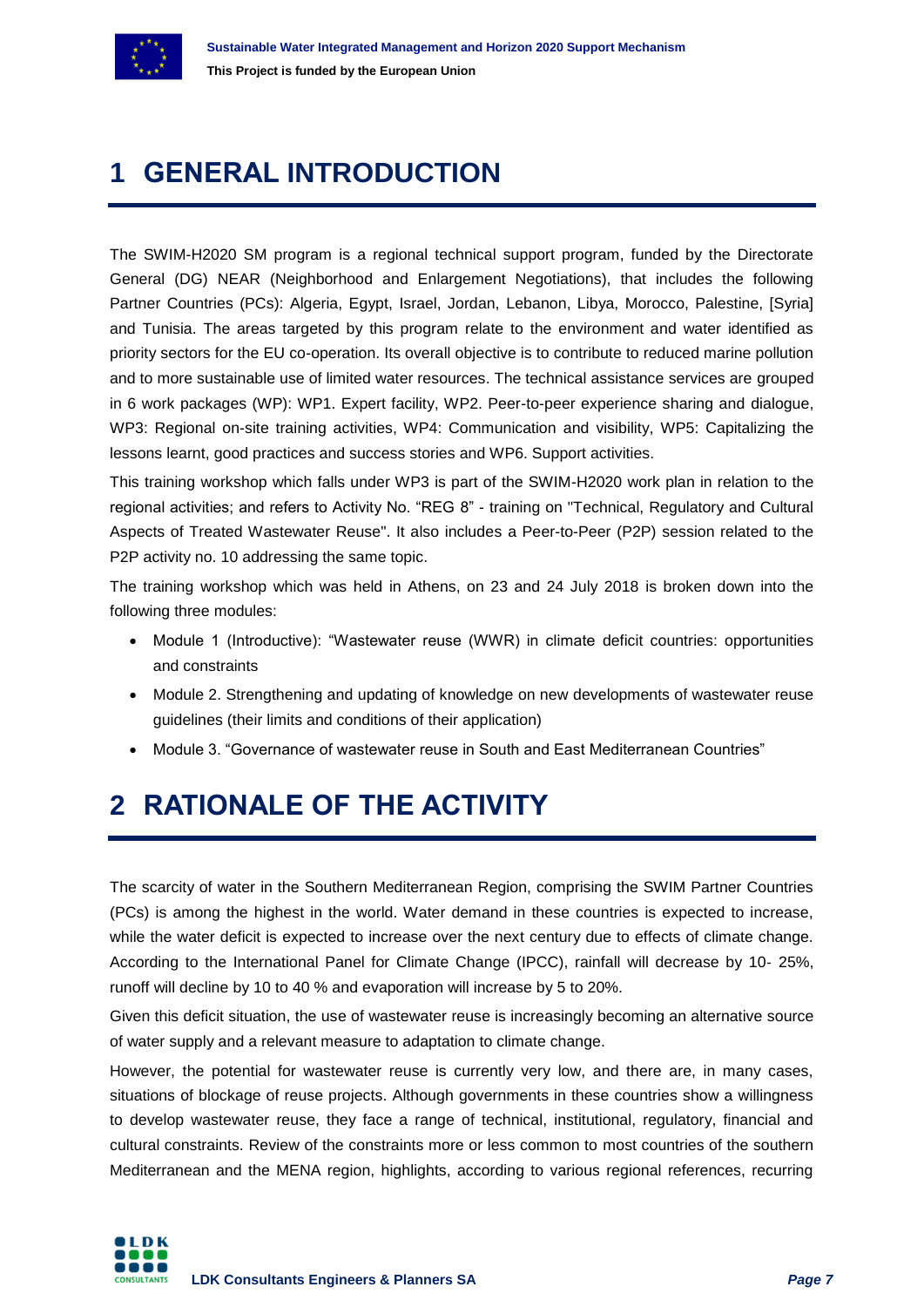

constraints that manifest at varying levels, from one country to another. These include: (i) low integration of reuse in the planning of water and sanitation, (ii) failure to take into account the benefits and positive externalities of wastewater reuse, (iii) poor assessment and control of health and environmental risks associated with reuse, (iv) lack of adequate legal framework and gaps in the regulations and the application of guidelines, (v) lack of cost recovery mechanisms related to the investment made in reuse works and their operation , (vi) inadequate pricing of treated wastewater (TWW) in the sense that water pricing in the PCs does not reflect the true economical values and opportunity costs, (vii) lack of supportive policies to promote treated wastewater reuse; (viii) unclear institutional arrangements and partnerships and lack of coordination between national agencies and local institutions in wastewater management; and (ix) lack of capacity to address the critical shortage of qualified human resources to solve complex problems arising from wastewater treatment and reuse systems.

It is exactly this context that motivated the organization of this training workshop. The aim is to improve the knowledge of managers and technicians working in the field of treatment and reuse of wastewater, and in the planning and management of water resources and sanitation.

## <span id="page-7-0"></span>**3 OBLECTIVES OF ACTIVITY**

The general objective of this regional training workshop is to enhance the knowledge of the key stakeholders who are involved in technical, institutional, regulatory and managerial aspects of treated wastewater reuse in the partner countries with the aim to promote the development of safe, well managed and socio-economically viable wastewater reuse in climate deficit Mediterranean countries.

The specific objective of the training is to introduce the participants to: (i) the state-of the art knowledge and the new developments in wastewater reuse guidelines and standards, their limits and conditions of their application, (ii) , the integration of reuse into integrated water resources planning and management, (v) funding arrangements for reuse projects, and institutional governance.

The workshop was also an opportunity to promote south-to south and north to south countries' dialogue. It also triggered further exchange of experiences between the participants through a mix of case studies from the PCs, practical examples from European countries, and break-out sessions, in addition to cross fertilization between the SWIM DEMO projects and this project on the subject of treated wastewater reuse (TWWR).

## <span id="page-7-1"></span>**4 EXPECTED RESULTS OF THE ACTIVITY**

The capacity of the participants is developed with regards to the following:

• Increased awareness on the need for the reuse of treated wastewater as an additional water resource to alleviate pressure on conventional water resources, contribute to climate change adaptation in drylands and to inscribe sanitation - reuse in the circular economy approach, is increased;

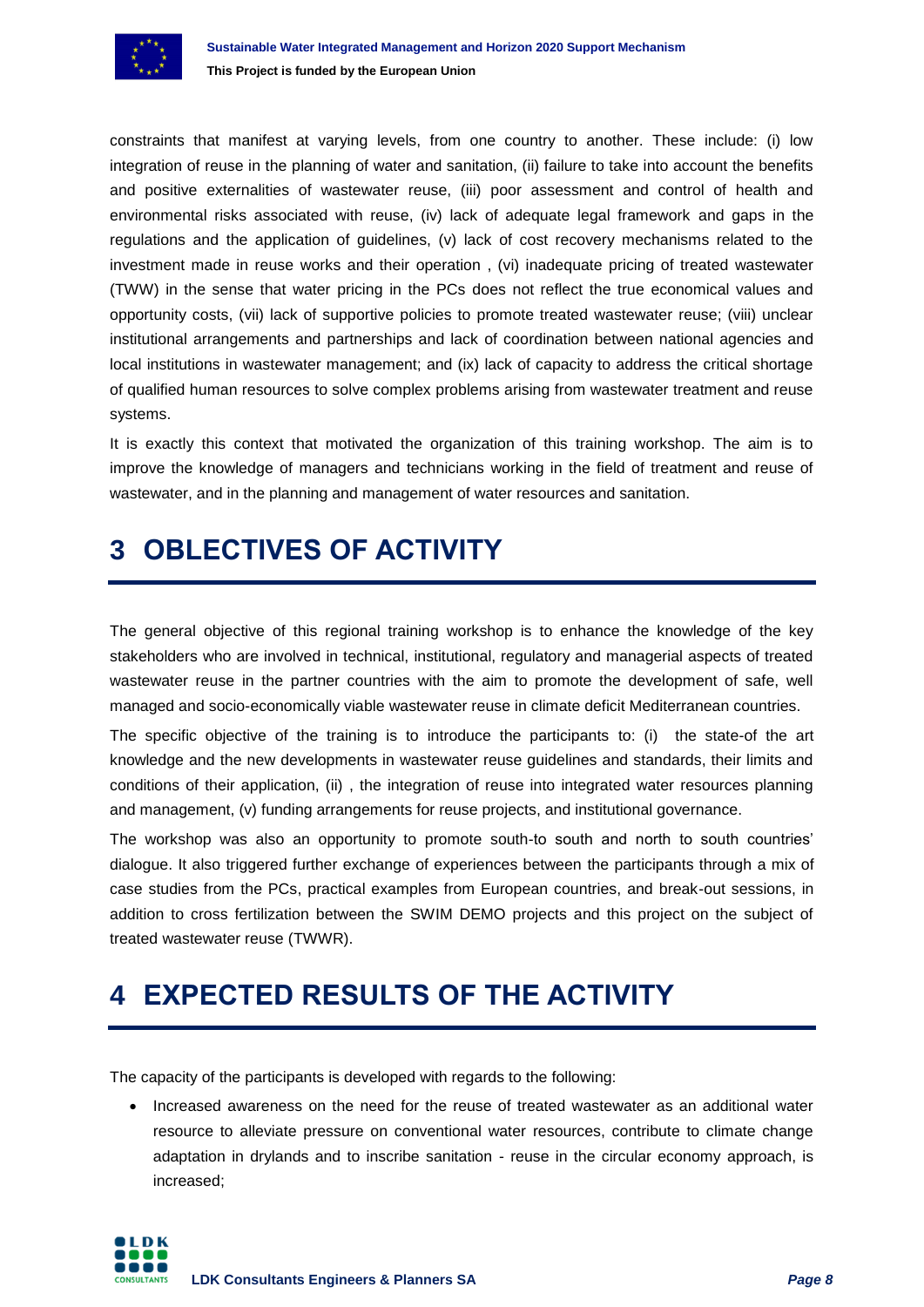

- Reinforced knowledge on the guidelines and standards to be applied to ensure safe reuse (direct and indirect) in the different types of use (agriculture, landscape, industry, groundwater recharge, etc.);
- Enhanced managerial competence on the governance arrangements for the wastewater reuse sub-sector through: (i) integrating reuse in the upstream water planning and sanitation process, (ii) implementation of an institutional mechanism based on sectoral competences, iii) Options for covering investment and operating costs, particularly of tertiary treatment, iv) institutional arrangements, public-private agreements and partnerships, etc.

## <span id="page-8-0"></span>**5 PROFILE OF THE PARTICIPANTS**

The audience of this training activity includes policy makers, water resource managers and planners, engineers working on: (i) planning, implementation and operation of wastewater reuse schemes, (ii) development and enforcement of wastewater reuse standards and regulation, an (iii) environment and public health.

A total of 25 participants attended this workshop representing the eight (8) partner countries: Algeria, Egypt, Israel, Jordan, Lebanon, Morocco, Palestine, and Tunisia. See the list of participants (appendix 9.2) for more details on their profiles

## <span id="page-8-1"></span>**6 RESULTS OF EXCHANGES**

### <span id="page-8-2"></span>6.1 PLENARY SESSIONS

Table 1 describes the main points discussed and the observations made by the participants following the presentations of the topics developed in the three modules.

**Table 1. Results of exchanges in plenary sessions**

<span id="page-8-3"></span>

| <b>TOPICS</b>                                                                                                                                                                                                                              | <b>MAIN POINTS DISCUSSED AND THE OBSERVATIONS</b><br><b>MADE BY THE PARTICIPANTS</b>                                                                                                                                                                                                                                                                                                                                                                                                                                                                                                                                                                                                                                                     |
|--------------------------------------------------------------------------------------------------------------------------------------------------------------------------------------------------------------------------------------------|------------------------------------------------------------------------------------------------------------------------------------------------------------------------------------------------------------------------------------------------------------------------------------------------------------------------------------------------------------------------------------------------------------------------------------------------------------------------------------------------------------------------------------------------------------------------------------------------------------------------------------------------------------------------------------------------------------------------------------------|
|                                                                                                                                                                                                                                            | Wastewater reuse (WWR) in climate deficit countries: opportunities and constraints                                                                                                                                                                                                                                                                                                                                                                                                                                                                                                                                                                                                                                                       |
| Wastewater<br><b>Illustrated</b><br>reuse:<br>added values, and mapping of<br>institutional,<br>technical,<br>regulatory, financial, and cultural<br>constraints in the southern and<br>countries<br>οf<br>eastern<br>the<br>Mediterranean | The participants unanimously confirmed the benefits of<br>wastewater reuse and particularly those related to increasing<br>the supply of water resources in areas characterized by the<br>climate deficit. In the light of the case study presented, most of<br>the participants mentioned the following crucial problems: the<br>poor control of treatment technologies, the difficulty of ensuring<br>a good and constant quality of treated wastewater, the weak<br>managerial capacities and financial institutions responsible for<br>sanitation and the lack of involvement of all stakeholders. The<br>exchange was also intense around the standards and quality<br>parameters of treated wastewater and particularly those that |

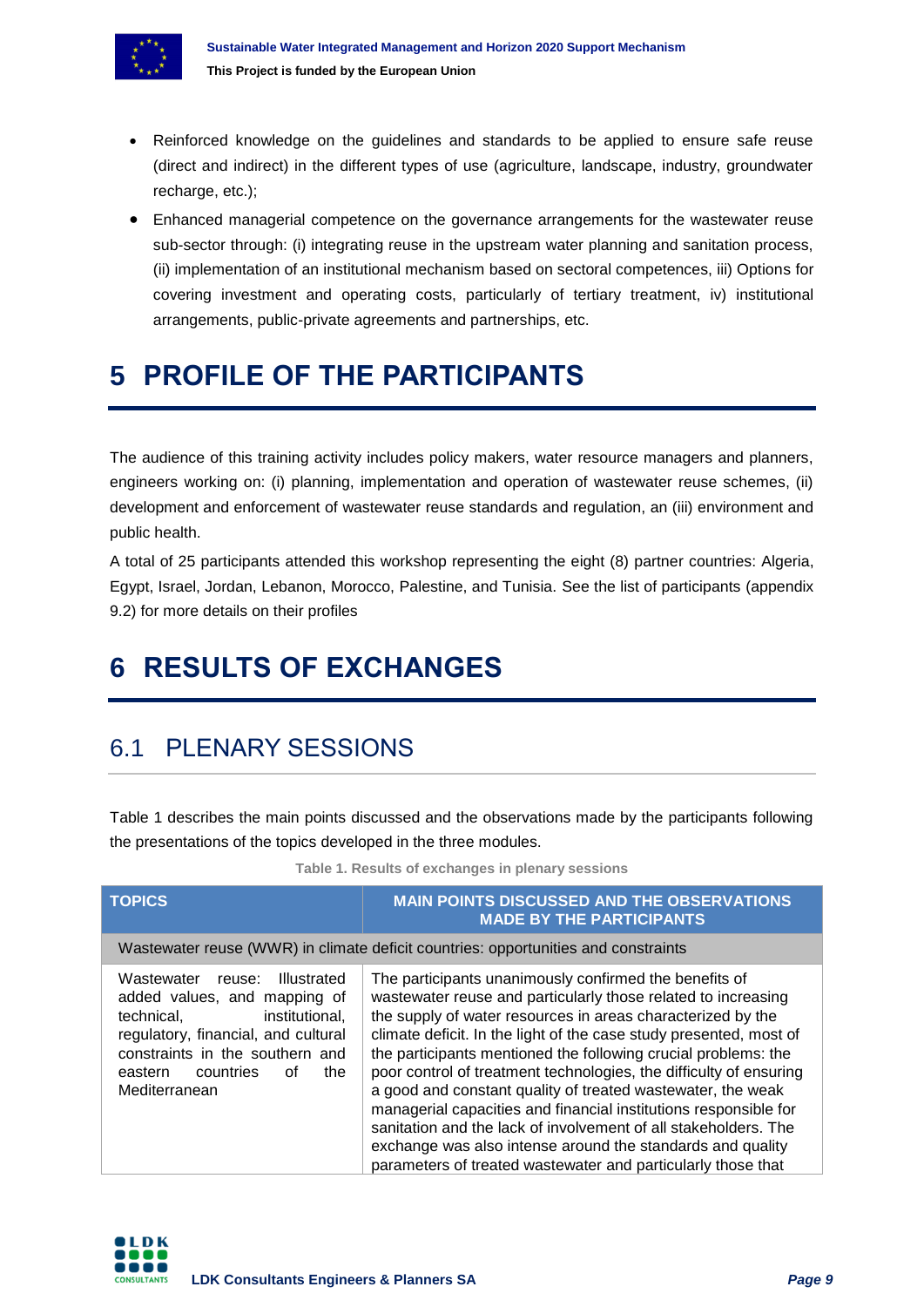

| <b>TOPICS</b>                                                                                 | <b>MAIN POINTS DISCUSSED AND THE OBSERVATIONS</b><br><b>MADE BY THE PARTICIPANTS</b>                                                                                                                                                                                                                                                                                                                                                                                                                                                                                                                                                                                                                                                                                                                                                                                                                                                                                                                                                              |
|-----------------------------------------------------------------------------------------------|---------------------------------------------------------------------------------------------------------------------------------------------------------------------------------------------------------------------------------------------------------------------------------------------------------------------------------------------------------------------------------------------------------------------------------------------------------------------------------------------------------------------------------------------------------------------------------------------------------------------------------------------------------------------------------------------------------------------------------------------------------------------------------------------------------------------------------------------------------------------------------------------------------------------------------------------------------------------------------------------------------------------------------------------------|
|                                                                                               | correspond to emerging contaminants.                                                                                                                                                                                                                                                                                                                                                                                                                                                                                                                                                                                                                                                                                                                                                                                                                                                                                                                                                                                                              |
| SWIM-DEMO<br>(Palestine):<br>Overview with focus on technical<br>aspects of the demo projects | <b>Innovative</b><br>Demonstration on Sustainable<br>Integrated<br>Management of Wastewater and Reclaimed Water Use in<br>North West Bank - Palestine - (SWIM) - Phase II                                                                                                                                                                                                                                                                                                                                                                                                                                                                                                                                                                                                                                                                                                                                                                                                                                                                         |
|                                                                                               | The presentation developed the financial, social, and<br>institutional aspects related to the implementation of<br>DEMO-Projects. In line with the Technical Level topic, this<br>presentation showed that the following actions are planned                                                                                                                                                                                                                                                                                                                                                                                                                                                                                                                                                                                                                                                                                                                                                                                                      |
|                                                                                               | and have to be reinforced: :<br>Enhancing the capacity of the local authorities (Village<br>٠<br>Council and the Joint Service Council (JSC) to manage and<br>maintain the sewage system facilities.                                                                                                                                                                                                                                                                                                                                                                                                                                                                                                                                                                                                                                                                                                                                                                                                                                              |
|                                                                                               | Maintenance units will be established.<br>$\bullet$                                                                                                                                                                                                                                                                                                                                                                                                                                                                                                                                                                                                                                                                                                                                                                                                                                                                                                                                                                                               |
|                                                                                               | Staff will be trained. At least 8 engineers will be trained<br>٠<br>(wastewater management and reuse).                                                                                                                                                                                                                                                                                                                                                                                                                                                                                                                                                                                                                                                                                                                                                                                                                                                                                                                                            |
|                                                                                               | Raising the awareness of school students in 4 schools in<br>Anin Village - 600 students- (2 female schools and 2 male<br>schools) regarding water and wastewater related issues.                                                                                                                                                                                                                                                                                                                                                                                                                                                                                                                                                                                                                                                                                                                                                                                                                                                                  |
|                                                                                               | The second presentation highlighted the technical aspects of the<br>SWIM DEMO project entitled "Promote wastewater treatment<br>and reuse in the water scarce areas of the Middle East and<br>North Africa through development and demonstration of<br>innovative financial instruments and inclusive management<br>plans". The project aims at promoting wastewater treatment<br>and reuse in the water scarce areas of the Middle East and<br>North Africa (MENA) by developing scalable and innovative<br>financial instruments and inclusive management plans that can<br>fully recover the costs of wastewater treatment and reuse.                                                                                                                                                                                                                                                                                                                                                                                                          |
| Direct reuse and indirect reuse:<br>Advantages and disadvantages                              | This aspect was very intensely discussed and kept recurring<br>during the two-days of the workshop. Indeed, most of the<br>participants, who experienced situations of blocking direct reuse<br>of treated wastewater, took an interest in the benefits of indirect<br>reuse.It has been found that participants are more or less<br>familiar with groundwater recharge (although this practice is still<br>underdeveloped) but have no experience with indirect reuse for<br>agricultural purposes by mixing treated wastewater with<br>conventional water (rivers, reservoirs, etc.). Thus, the Jordanian<br>experience was presented as an example of successful<br>mobilization of large amounts of treated wastewater in irrigated<br>agriculture downstream of dams. At the same time, the question<br>of standards was discussed: What quality standards? For what<br>type of TWW reuse? The need for adoption of standards for<br>WW discharge in the receiving medium was discussed but fears<br>about health risks have been expressed. |
| (their limits and conditions of their application)                                            | Strengthening and updating of knowledge on new developments of wastewater reuse guidelines                                                                                                                                                                                                                                                                                                                                                                                                                                                                                                                                                                                                                                                                                                                                                                                                                                                                                                                                                        |
| Guidelines and standards for<br>wastewater reuse: WHO<br>Guideline, FAO Guidelines,           | The primary objectives of this session were to share good<br>practice and understanding international laws, regulations &<br>guidelines of wastewater reuse. It was also aimed to inspire and                                                                                                                                                                                                                                                                                                                                                                                                                                                                                                                                                                                                                                                                                                                                                                                                                                                     |

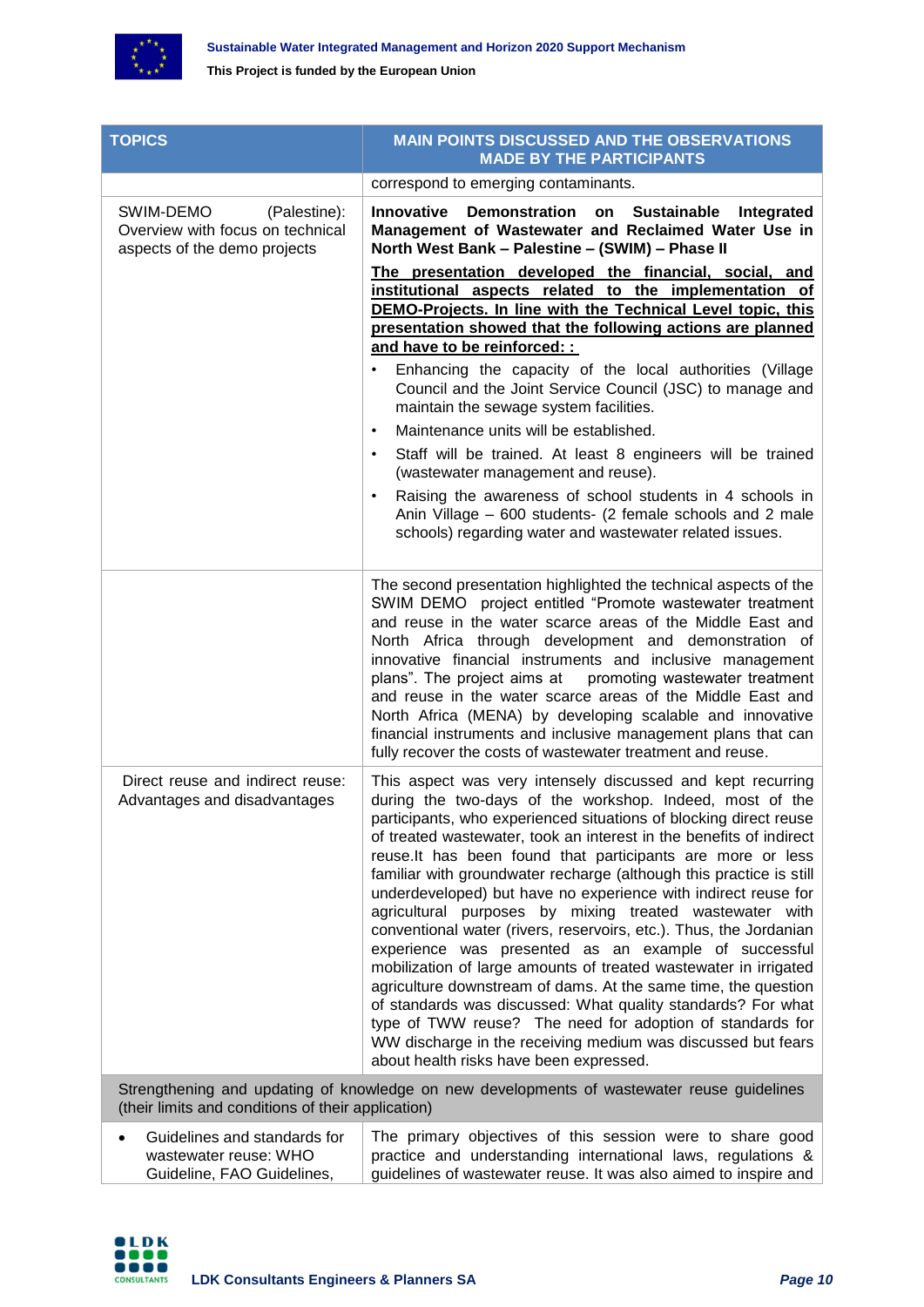

| <b>TOPICS</b>                                                                                                                                                                       |                                                                                                                                                                                                                                                                                                                            | <b>MAIN POINTS DISCUSSED AND THE OBSERVATIONS</b><br><b>MADE BY THE PARTICIPANTS</b>                                                                                                                                                                                                                                                                                                                                                                                                                                                                                                                                                                                                                        |
|-------------------------------------------------------------------------------------------------------------------------------------------------------------------------------------|----------------------------------------------------------------------------------------------------------------------------------------------------------------------------------------------------------------------------------------------------------------------------------------------------------------------------|-------------------------------------------------------------------------------------------------------------------------------------------------------------------------------------------------------------------------------------------------------------------------------------------------------------------------------------------------------------------------------------------------------------------------------------------------------------------------------------------------------------------------------------------------------------------------------------------------------------------------------------------------------------------------------------------------------------|
|                                                                                                                                                                                     | others<br>Assessing and mitigating of<br>wastewater reuse-related<br>health risks: Multi-barriers                                                                                                                                                                                                                          | motivate participants to collaborate and develop networks<br>between individuals from participating countries. In addition,<br>showcase from a partner country to encourage participants to<br>learn and acquire experience and knowledge.                                                                                                                                                                                                                                                                                                                                                                                                                                                                  |
|                                                                                                                                                                                     | Approach<br>Showcase from PCs (Egypt)                                                                                                                                                                                                                                                                                      | Participants first explored the challenges facing wastewater<br>reuse projects in the Arab countries, especially the institutional<br>framework and industrial wastewater contaminations. Egyptian<br>wastewater reuse code was presented. This code was of<br>particular importance to a number of participants, who showed<br>interest to exchange information within that context.                                                                                                                                                                                                                                                                                                                       |
|                                                                                                                                                                                     |                                                                                                                                                                                                                                                                                                                            | Perhaps more importantly, participants had the opportunity to<br>ask questions, discuss the issues with each other and to work in<br>groups to identify achievable and longer-term solutions to<br>capacity issues within their own countries in wastewater reuse<br>projects.                                                                                                                                                                                                                                                                                                                                                                                                                              |
|                                                                                                                                                                                     |                                                                                                                                                                                                                                                                                                                            | Emerging contaminants were also presented. Based on the<br>discussion during the session, it was clear that the risk to human<br>health is not yet fully understood & no standards have been<br>formulated in the participating countries.                                                                                                                                                                                                                                                                                                                                                                                                                                                                  |
|                                                                                                                                                                                     |                                                                                                                                                                                                                                                                                                                            | It has been recommended to exchange standards & guidelines<br>on treated wastewater reuse.                                                                                                                                                                                                                                                                                                                                                                                                                                                                                                                                                                                                                  |
| $\bullet$<br>$\bullet$                                                                                                                                                              | Feasibility of the Multi-Barrier<br>Approach (AMB) in South and<br><b>East Mediterranean Countries</b><br>Harmonization between<br>multiple-barrier and WW<br>treatment levels / case studies:<br>Moroccan harmonization<br>initiative under development<br>and transposition of the multi-<br>barriers approach in Jordan | Following the presentation of these topics, it appears from the<br>debate that some countries have started the process of adopting<br>the multi-barrier approach proposed by WHO in 2006. However,<br>the applicability of this approach seems to be difficult and<br>particularly in terms of effectiveness of post-treatment<br>measures. Thus, the main recommendation that emerges from<br>the exchange and confirms the words developed by the trainer,<br>is that it will be necessary to harmonize between the<br>conventional treatment and the multi-barrier approach in the<br>establishment of standards and conditions of reuse.                                                                |
|                                                                                                                                                                                     |                                                                                                                                                                                                                                                                                                                            | It has also been recommended to draw inspiration from the<br>standards recently developed by the European Commission by<br>adapting them to the countries contexts.                                                                                                                                                                                                                                                                                                                                                                                                                                                                                                                                         |
| New concepts: Water Reuse<br>Safety Planning and Water Reuse<br>Safety Plan: according to 'Water<br>Reuse Safety Plan' developed<br>within DEMOWARE project funded<br>under the FP7 |                                                                                                                                                                                                                                                                                                                            | The presentation of the concepts of secure water planning and<br>reuse, newly introduced at the International level (WHO<br>Guidelines) and at the European level, triggered an exchange<br>around the following two points: i) these concepts, although<br>conceptually attractive, the participants pointed out the difficulty<br>of their implementation, due to the uncertainty on their content<br>and coverage, lack of harmonised rules and enforcement ii)<br>most countries that have developed plans or programs for reuse<br>are raising the question of the difficulty of revising these plans<br>by applying these concepts, which are still insufficiently adopted<br>even at European level. |
| $\bullet$                                                                                                                                                                           | Introduction to the legislative<br>and regulatory framework<br>needed for the implementation<br>of WHO standards: EU<br>initiatives<br>Lack of a coherent legislative                                                                                                                                                      | The presentation provided an overview of the existing EU<br>legislative framework regulating certain aspects of waste water<br>reuse and water resources planning. It evidenced the lack of<br>coherent EU legislative framework which has triggered the<br>recent proposal for new EU legislative acts regulating the waste<br>water reuse for agriculture and industry and amending the<br>legislation on groundwater. Further examples of legislation                                                                                                                                                                                                                                                    |

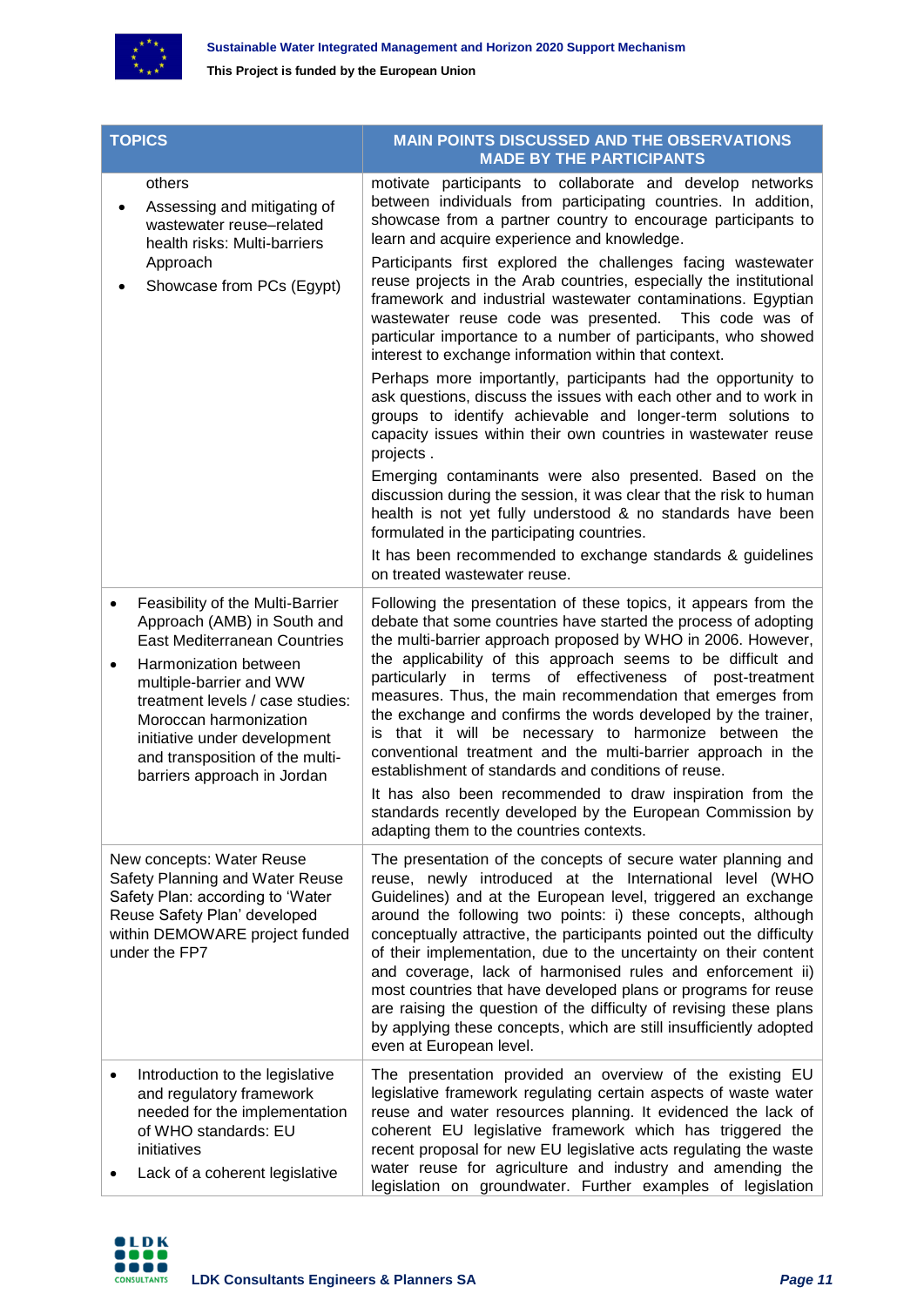

| <b>TOPICS</b>                                                                                                                                                                 | <b>MAIN POINTS DISCUSSED AND THE OBSERVATIONS</b><br><b>MADE BY THE PARTICIPANTS</b>                                                                                                                                                                                                                                                                                                                                                                                                                                                                                                                                                                                                                                                                                                                                                                                                                                                              |
|-------------------------------------------------------------------------------------------------------------------------------------------------------------------------------|---------------------------------------------------------------------------------------------------------------------------------------------------------------------------------------------------------------------------------------------------------------------------------------------------------------------------------------------------------------------------------------------------------------------------------------------------------------------------------------------------------------------------------------------------------------------------------------------------------------------------------------------------------------------------------------------------------------------------------------------------------------------------------------------------------------------------------------------------------------------------------------------------------------------------------------------------|
| framework for wastewater<br>reuse within the EU<br>Regulatory initiatives in the<br>$\bullet$<br>area of wastewater reuse in the<br>EU                                        | regulating wastewater reuse in the EU were presented (e.g.<br>Spanish legislation). Most questions raised aimed at clarifying<br>the legislative process for adoption of the legislation, the<br>different Member States' obligations for implementing a<br>Directive or a Regulation and the exiting enforcement<br>mechanisms once the new legislation will be in force. Questions<br>on specific aspects of the legislative proposals were raised in<br>relation to the WHO standards.                                                                                                                                                                                                                                                                                                                                                                                                                                                         |
|                                                                                                                                                                               | Governance of wastewater reuse in South and East Mediterranean Countries"                                                                                                                                                                                                                                                                                                                                                                                                                                                                                                                                                                                                                                                                                                                                                                                                                                                                         |
| Integration of wastewater reuse in<br>water resources planning (basin<br>river level, ) and national<br>sanitation plans: need and<br>approach                                | This presentation highlighted the need for adoption of a<br>comprehensive approach to integrated water resources<br>management including wastewater reuse. The majority of<br>mentioned that this<br>approach<br>participants<br>not yet<br>is<br>implemented in their countries, which could explain the blockage<br>or failure of several reuse projects. A common understanding of<br>all participants is the need to integrate reuse as much as<br>possible into the sanitation and integrated water resources<br>management plans at the watershed scale. Regulatory<br>management initiatives<br>stipulating reuse in water<br>laws<br>undertaken in some countries (Israel, Jordan, Morocco) were<br>shared. At the EU level, integrated water resources planning is<br>promoted throughout the existing legislation which requires<br>planning and reporting. The proposal for legislative acts includes<br>additional planning measures. |
| Wastewater reuse governance:<br>Institutions responsible for<br>managing & implementing reuse<br>programs/projects                                                            | Almost unanimously, all participants are aware that the<br>institutional governance of reuse in the partner countries is<br>failing. There are no appropriate institutions that handle the<br>reuse component. This constraint is old in most MENA<br>countries. According to the participants, there is often a<br>duplication of interventions by ministries, agencies and<br>sanitation operators. The need for clear legislative framework<br>and effective enforcement systems were highlighted.                                                                                                                                                                                                                                                                                                                                                                                                                                             |
| Wastewater pricing and willingness<br>of users to pay                                                                                                                         | This aspect has not been much debated, but discussions and<br>exchanges of experience have shown that i) farmers do not<br>have the capacity to pay for treated wastewater, which confirms<br>the conclusions of the benchmarking recently carried out by<br>SWIM- Horizon 2020, ii) according to most participants, tariffs<br>for treated wastewater should be lower than or equal to<br>conventional water prices; iii) some experiences, particularly in<br>Tunisia, have clearly shown that if re-use is restrictive, farmers<br>are reluctant to revert to wastewater reuse even if the price is<br>low or if the TWW is provided free of charge.                                                                                                                                                                                                                                                                                           |
| <b>TWWR funding: CAPEX including</b><br>Tertiary treatment, OPEX,<br>Monitoring cost,<br>Adapted Conventions, Models of<br>public-private partnerships (PPP) -<br>Key clauses | This aspect was considered crucial by the trainer and the<br>participants. In fact, the additional costs of tertiary treatment and<br>water storage and distribution facilities (in the case of direct<br>reuse), as well as the monitoring of treated waste quality<br>parameters, are very high in all the countries represented. The<br>management of these costs is not institutionalized.<br>Thus, it appears from the exchanges that only traditional<br>arrangements or conventions, often of the public-public type, are<br>adopted and often face difficulties in terms of financing and                                                                                                                                                                                                                                                                                                                                                 |

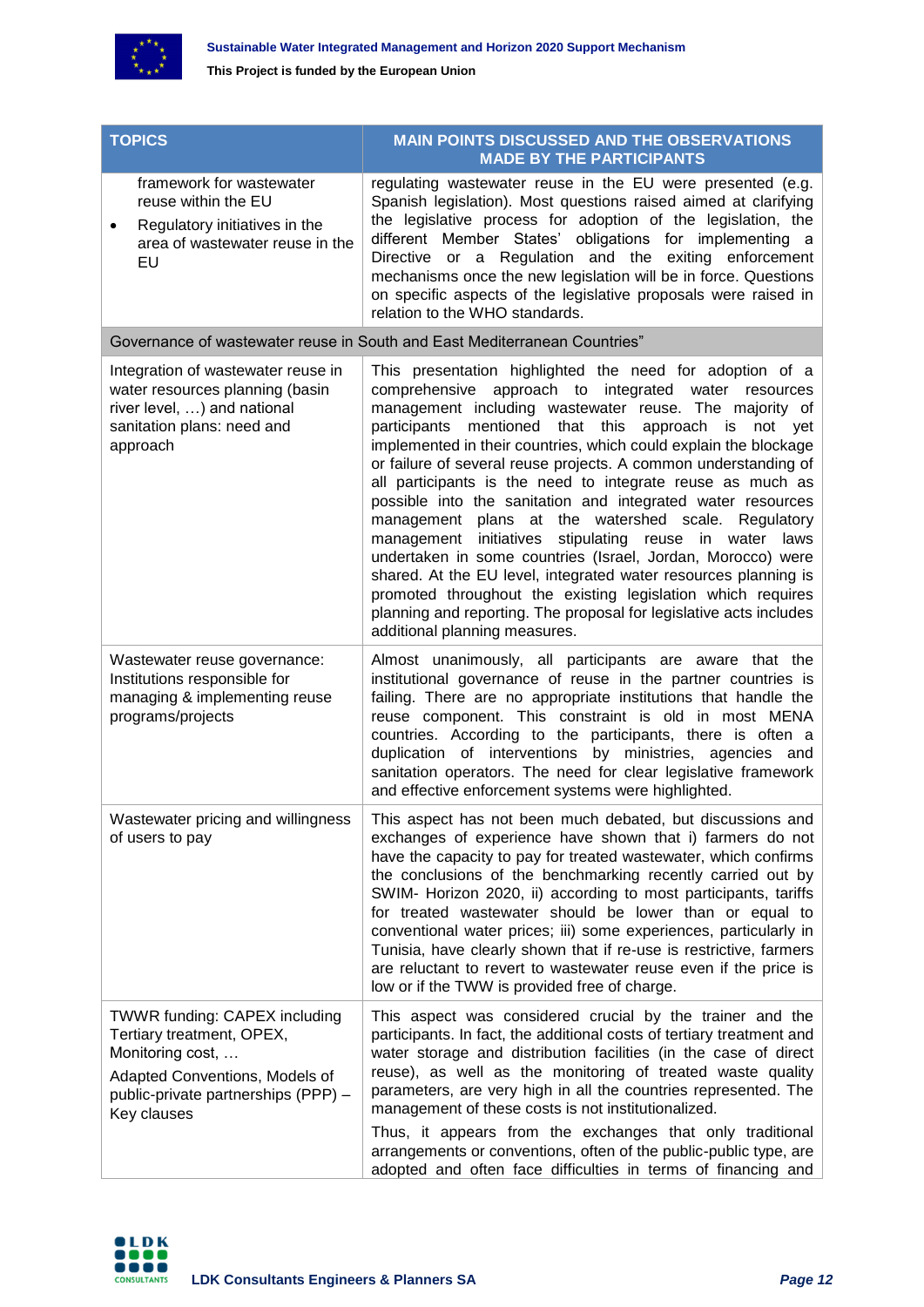

| <b>TOPICS</b> | <b>MAIN POINTS DISCUSSED AND THE OBSERVATIONS</b><br><b>MADE BY THE PARTICIPANTS</b>                                                                                                                                                                                    |
|---------------|-------------------------------------------------------------------------------------------------------------------------------------------------------------------------------------------------------------------------------------------------------------------------|
|               | management. The public-private partnership (PPP) models<br>presented by the trainer interested the participants. Some PPP<br>experiences in the field of reuse of treated wastewater for green<br>spaces and golf courses were also presented (Morocco and<br>Tunisia). |

### <span id="page-12-0"></span>6.2 GROUP WORKS

#### **A. Group Work/Technical and financial aspects of treated wastewater reuse (TWWR)**

<span id="page-12-1"></span>Table 2 summarizes the results of the group work on technical and financial aspects of TWWR.

**Table 2. Results of the group work on technical and financial aspects of TWWR**

| Problems mentioned /<br>questions                                                                           | Responses & recommendations and feedback from participants                                                                                                                                                                                                                                                                                                                                                                                                                                                                                                                                                                                                                                                                                                                        |  |
|-------------------------------------------------------------------------------------------------------------|-----------------------------------------------------------------------------------------------------------------------------------------------------------------------------------------------------------------------------------------------------------------------------------------------------------------------------------------------------------------------------------------------------------------------------------------------------------------------------------------------------------------------------------------------------------------------------------------------------------------------------------------------------------------------------------------------------------------------------------------------------------------------------------|--|
| <b>UPSTREAM ISSUES</b>                                                                                      |                                                                                                                                                                                                                                                                                                                                                                                                                                                                                                                                                                                                                                                                                                                                                                                   |  |
| Problems related to<br>the impact of industrial<br>discharges                                               | Israel:<br>Pre-treatment must be set up at the industrial level with a tax system applied<br>in the case of non-compliance with the discharge limits values. Regulations<br>must be strict otherwise it is very difficult to change the practices<br>France:<br>It is necessary to distinguish (i) industrial activities that are compatible with a<br>discharge in the collective network (domestic wastewater), with preliminary<br>treatment if necessary, and ii) industrial activities which are too polluting<br>which must be equipped with adequate treatment allowing discharge in the<br>natural environment and not in the municipal collection network.<br>All the participants agree that strong and strict policies are needed to lead<br>these regulatory changes. |  |
| Quality issues of<br>collection networks                                                                    | France:<br>It is necessary to ensure the good rules of conception, dimensioning and<br>realization of the networks, including correct connections. The technical<br>handing-over of the works is necessary to assess the quality of<br>implementation.                                                                                                                                                                                                                                                                                                                                                                                                                                                                                                                            |  |
| Water salinity (case of<br>southern Algeria):<br>what to do when<br>facing high level of<br>water salinity? | Two solutions were recommended: i) Indirect reuse an, ii) selection of more<br>resistant crop species. Improvement of the enforcement systems was also<br>identified as needed to ensure proper implementation of existing standards.                                                                                                                                                                                                                                                                                                                                                                                                                                                                                                                                             |  |
| Downstream issues                                                                                           |                                                                                                                                                                                                                                                                                                                                                                                                                                                                                                                                                                                                                                                                                                                                                                                   |  |
| Case of Salmonella<br>detected in TWW<br>(lagoons): case of<br>Morocco                                      | It is necessary to ensure adequate sampling and measurement conditions<br>because the detection is recent whereas the STEP exists for 8 years.<br>It is also possible that sewage sludge accumulation in the lagoons over time,<br>limits the natural disinfection capacity of the lagoon.<br>This case highlights the need for proper operation and maintenance of all<br>WWTPs, even lagoons' systems.                                                                                                                                                                                                                                                                                                                                                                          |  |
| How to efficiently<br>involve farmers?A                                                                     | Israel experience:<br>It is very important to involve farmers in projects from the outset, in order to<br>know their expectations and also to initiate pedagogical efforts.                                                                                                                                                                                                                                                                                                                                                                                                                                                                                                                                                                                                       |  |

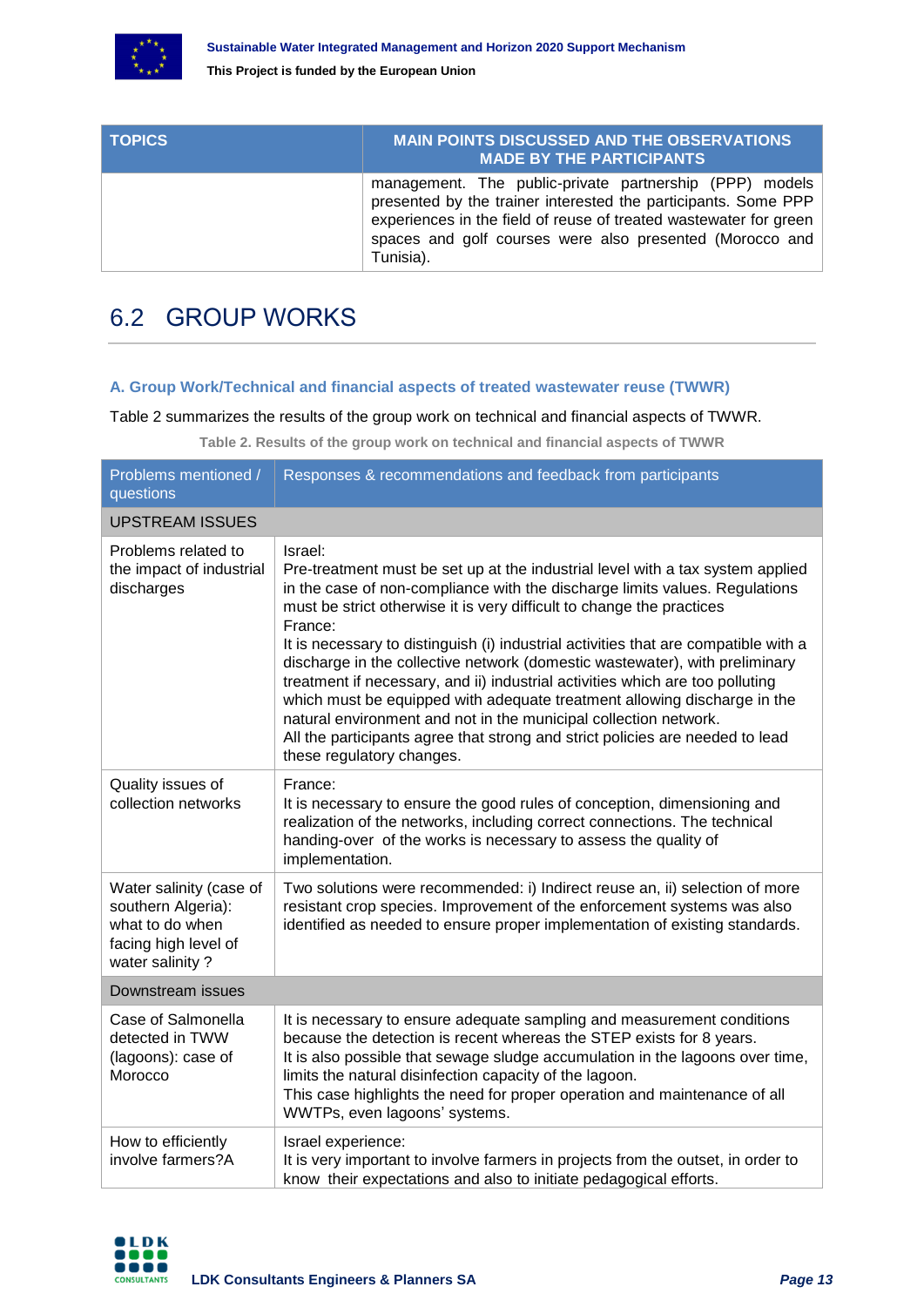

|                                                                                                                        | It is also recommended to establish agricultural cooperatives from the start;<br>at the project set up.                                                                                                              |
|------------------------------------------------------------------------------------------------------------------------|----------------------------------------------------------------------------------------------------------------------------------------------------------------------------------------------------------------------|
| How to convince<br>farmers to participate<br>financially in the<br>treatment and in the<br>wastewater reuse<br>system? | It is necessary to define a tariff policy adapted to the local context, which can<br>be progressive but above all to define incentives.<br>The presence of an agricultural cooperative can be a favourable framework |

#### **B. Group work / Direct vs Indirect reuse of TWW**

Table 3 summarizes the results of the group work on the driving forces and limitations of direct and indirect reuse

<span id="page-13-0"></span>

| <b>Driving forces</b>                                                                                                                                                                                                                                      | Limitations                                                                                                                                                                |  |
|------------------------------------------------------------------------------------------------------------------------------------------------------------------------------------------------------------------------------------------------------------|----------------------------------------------------------------------------------------------------------------------------------------------------------------------------|--|
| Direct reuse                                                                                                                                                                                                                                               |                                                                                                                                                                            |  |
| Avoid loss of high TWW quality<br>Protection of drinking water resources<br>٠<br>New income generation opportunities at local<br>level<br>Complementary source of water<br>Environmental protection and groundwater<br>٠<br>protection                     | High cost of treatment<br>$\bullet$<br>High monitoring cost<br>High salinity<br>٠<br>High maintenance cost<br>٠<br>Land availability<br>$\bullet$<br>Restricted irrigation |  |
| Indirect reuse                                                                                                                                                                                                                                             |                                                                                                                                                                            |  |
| Integration of wastewater in the global water<br>budget at the basin level<br>Lower cost of treatment<br>٠<br>Water tariff is already set up for conventional<br>water for irrigation<br>Converts more TWW from waste into<br>conventional water resources | Lack of specific regulations (groundwater<br>recharge)<br>Case of no recipient<br>٠                                                                                        |  |

**C. Group work /Guidelines and standards for WWR in the PCs: with focus on the parameters related to health risks** 

#### **C1. Group 1**

The questions discussed are as follows

- Which norms for which uses (agriculture, groundwater recharge, landscape, etc.)?
- Why are standards different across the project countries? Is it relevant?
- What are the constraints related to strict standards? Need for additional treatment? Cost of monitoring of TWW quality, cultural aspects, health aspects, etc.
- Restrictive Reuse and Non-Restrictive Reuse: What Impacts on Promoting Reuse?

The main results of this working group are summarized as follows:

• Most of the countries represented in this working group (Algeria, Lebanon, Morocco, Tunisia) have standards for the discharge of wastewater in the receiving natural environment and standards for wastewater reuse in agriculture. The reuse standards in agriculture are either

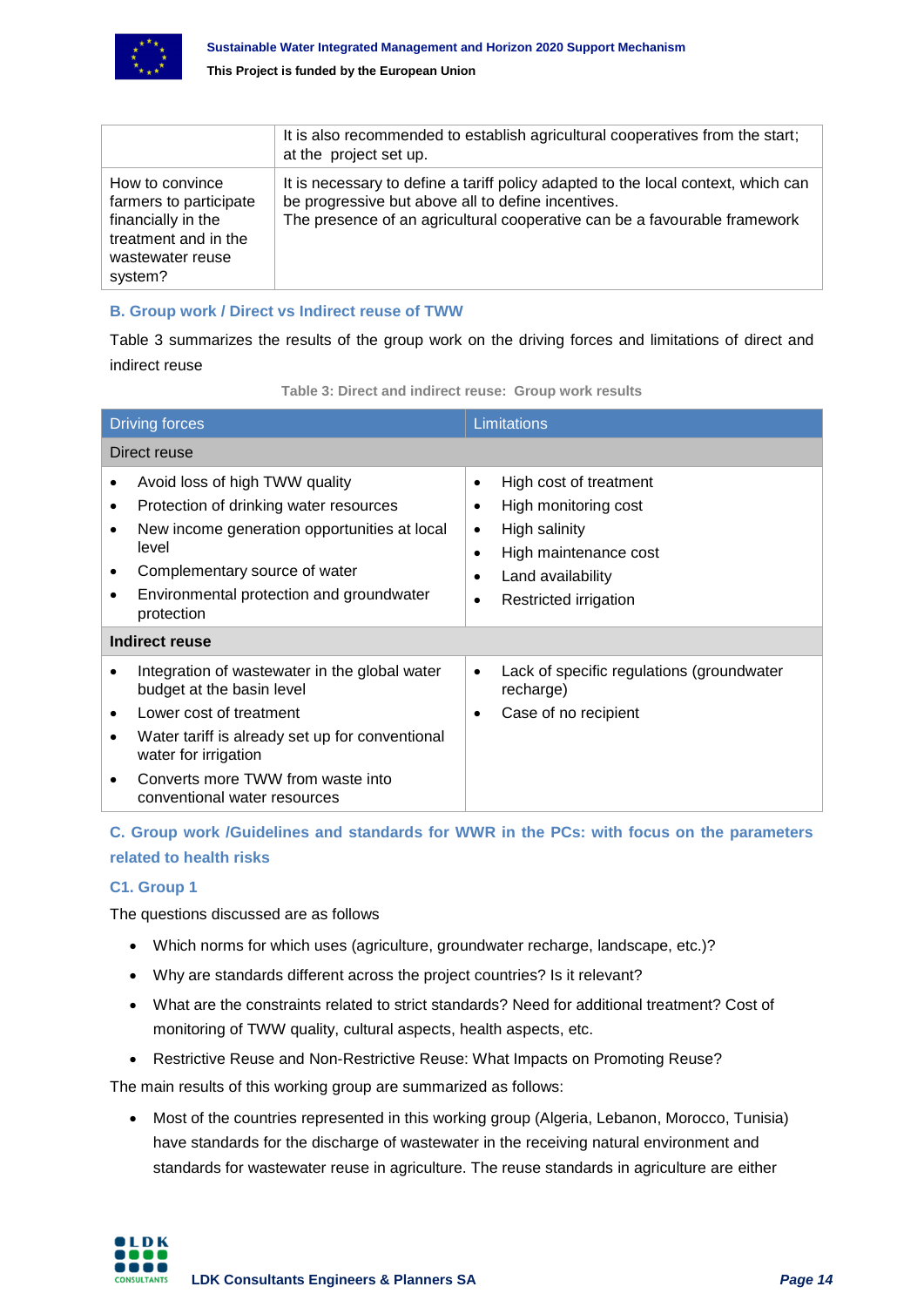

recently established or revised. Morocco has recently developed a project to revise the reuse standards in agriculture and for green spaces/gulf courses by drawing on the multi-barrier approach. None of these countries have standards for groundwater recharge. Algeria is the only country that has established standards for the reuse of wastewater for industrial purposes.

- It was recommended to harmonize standards related to biological contamination across the countries represented. For other physio-chemical parameters such as salinity or heavy metals they must be adapted to the country context.
- The major constraint related to the adoption of restrictive standards is the high cost of complementary treatment.
- It has been noted particularly through lessons learned from the Tunisian experience, that restrictive reuse is not a preferred option for farmers because it does not allow them to practice high value crops.
- It was recommended to exchange new versions of reuse standards between the countries represented.

#### **C2. Group 2**

The questions discussed are as follows

- What is the level of integration of the multi-barrier approach in the current WWR projects in the PCs?
- What are the challenges & barriers encountered in transposing this approach?
- What current initiatives on this aspect?

The main results of this working group are summarized as follows:

In order to integrate multi-barrier approach in wastewater reuse project, standards has to strictly apply. The group discussion indicated that there are variations in the standards applied in the countries, whereby the existing standards cover the following:

- Israel : agricultural, Golf , gardening, and ground water recharge
- Jordan: Agricultural, landscaping, groundwater recharge
- Palestine: Agricultural, landscaping
- Egypt: Agricultural direct reuse, drainage discharge for indirect reuse, golf & landscaping
- Morocco: Agricultural direct reuse, industrial, groundwater recharge, golf & landscaping

During the discussion the group stressed on the challenges & barriers encountered in transposing the multi-barrier approach as follows:

- The most important barrier is the high cost of wastewater treatment (CAPEX & OPEX)
- Lack of technical capacity and the required skills for application
- Restrictive standards to fulfill the requirements for compliance
- Fragmentation of authorities
- Cultural aspects

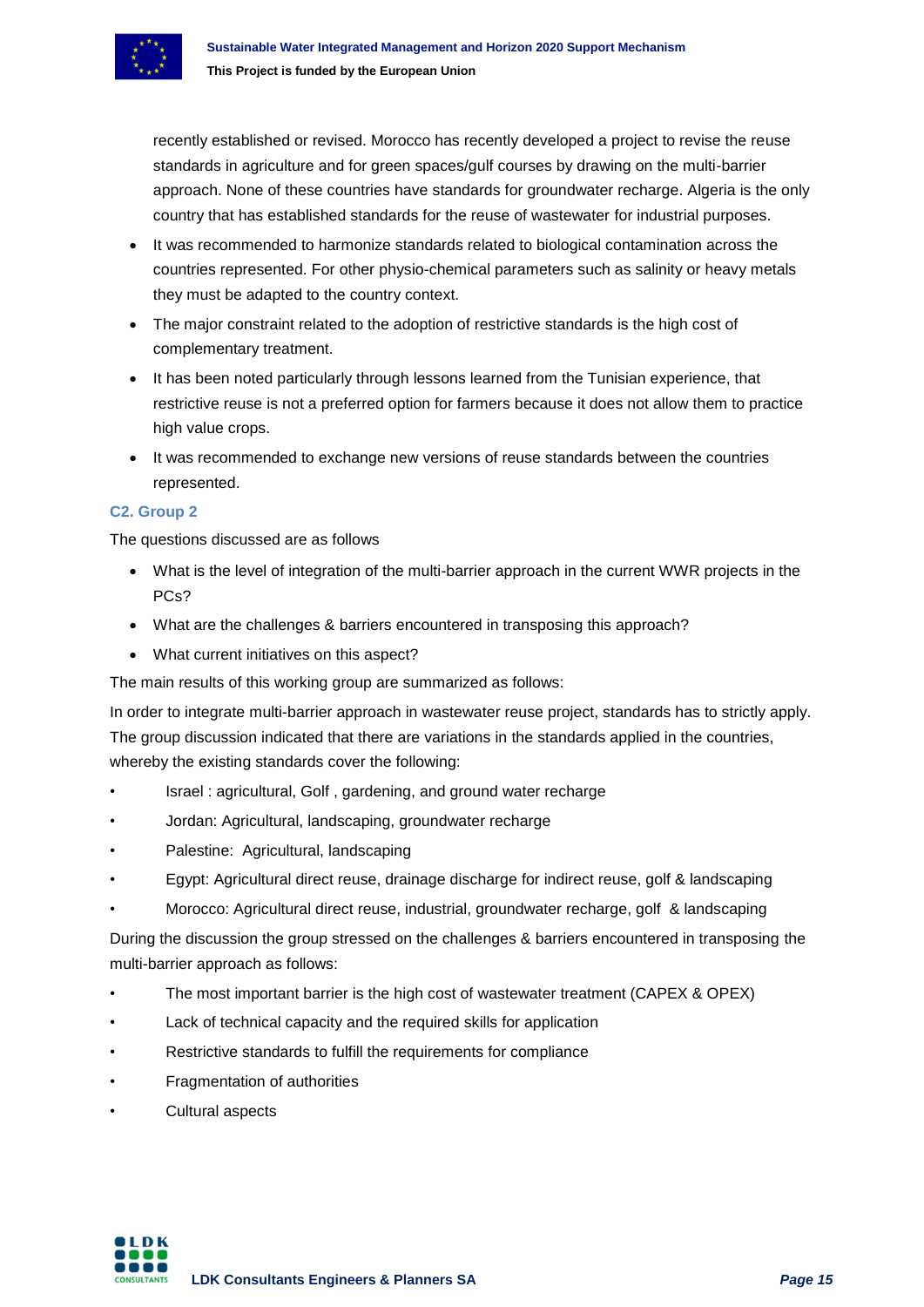

## <span id="page-15-0"></span>**7 EVALUATION OF THE EVENT**

Two categories of indicators were used to evaluate the workshop: i) evaluation indicators, reflecting the quality of the workshop logistics/ organizational aspects (See section A below) and the assessment of the technical quality of the workshop (See section B below), as perceived by the participants, ii) impact indicators, reflecting the direct impact of the workshop (See Section 6 below). The indicators and associated ratings are presented in Tables 4, and 5 respectively. Table 6 provides the specific remarks made by the non-key expert on the workshop (Section C below).

**A. Organizational, administrative and planning issues before and during the event**

A set of 10 criteria; A1-A10 (See table 4) was assessed by the participants, using a qualitative description ranging between "Excellent" to "Poor", with an opportunity to provide suggestions for improvement. For the sake of comparison, the qualitative descriptions are given assigned numbers as follows: Excellent =  $4$  Good =  $3$  Average =  $2$  Poor =  $1$ 

| Table 4: Results of the evaluation of the organization, administrative and planning issues |  |  |  |
|--------------------------------------------------------------------------------------------|--|--|--|
|--------------------------------------------------------------------------------------------|--|--|--|

<span id="page-15-1"></span>

|                | A. ORGANISATIONAL,<br><b>Number of Replies</b>                                                                                                                                                            |                             |                |                    |             |                                               |                                                  |
|----------------|-----------------------------------------------------------------------------------------------------------------------------------------------------------------------------------------------------------|-----------------------------|----------------|--------------------|-------------|-----------------------------------------------|--------------------------------------------------|
|                | <b>ADMINISTRATIVE AND</b><br><b>PLANNING ISSUES BEFORE AND</b><br><b>DURING THE EVENT (8 forms)</b><br>were filled)                                                                                       | <b>EXCEL</b><br><b>LENT</b> | GOO<br>D       | <b>AVERAG</b><br>Е | <b>POOR</b> | <b>Total</b><br><b>Replie</b><br>$\mathbf{s}$ | Averag<br>$\mathbf e$<br>Score<br>$(max =$<br>4) |
| A <sub>1</sub> | Appropriate handling of invitations,<br>visa support, information sharing and<br>smoothing obstacles                                                                                                      | 17                          | $\overline{4}$ | $\overline{0}$     | $\Omega$    | 21                                            | 3,81                                             |
| A2             | Efficient logistics: accommodation,<br>transportation, location of venue and<br>interpretation                                                                                                            | 12                          | 9              | $\mathbf 0$        | 0           | 21                                            | 3,57                                             |
| A3             | Provision of support (if requested) for<br>participants' preparation for the event                                                                                                                        | 12                          | 8              | $\mathbf 0$        | 0           | 20                                            | 3,60                                             |
| A4             | Efficient and effective follow-up of<br>preparations and progress towards the<br>event                                                                                                                    | 11                          | 8              | 1                  | $\mathbf 0$ | 20                                            | 3,50                                             |
| A5             | Planning for the event: selection and<br>design of methodology,<br>program/daily agenda and work rules                                                                                                    | 5                           | 11             | 5                  | $\mathbf 0$ | 21                                            | 3,00                                             |
| A <sub>6</sub> | Smooth flow of program, efficient<br>handling of emerging needs and<br>attentiveness to participants concerns                                                                                             | $\overline{4}$              | 15             | 1                  | $\mathbf 0$ | 20                                            | 3,15                                             |
| <b>A7</b>      | Adequacy of the presentations<br>(Presentations correspond and<br>contribute to the planned objectives<br>and are conducive to enhanced shared<br>understanding and participation on<br>addressed topics) | $\overline{7}$              | 12             | $\overline{2}$     | $\Omega$    | 21                                            | 3,24                                             |
| A <sub>8</sub> | Clarity, coverage and sufficiency of<br>concepts, objectives, anticipated                                                                                                                                 | 5                           | 11             | 4                  | $\Omega$    | 20                                            | 3,05                                             |

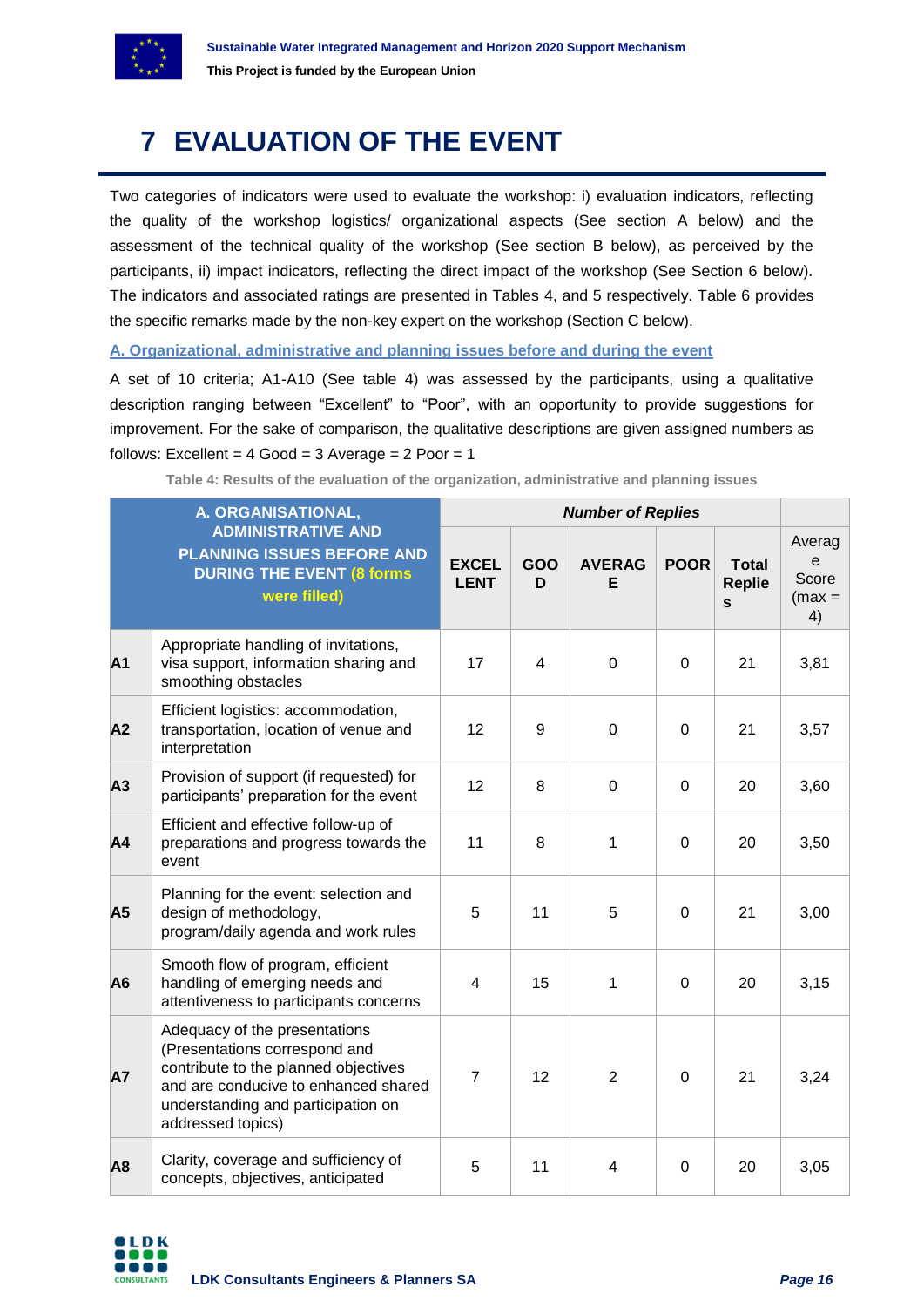

| A. ORGANISATIONAL,<br><b>ADMINISTRATIVE AND</b><br><b>PLANNING ISSUES BEFORE AND</b><br><b>DURING THE EVENT (8 forms)</b><br>were filled) |                                                     | <b>Number of Replies</b>    |          |                    |             |                                        |                                        |
|-------------------------------------------------------------------------------------------------------------------------------------------|-----------------------------------------------------|-----------------------------|----------|--------------------|-------------|----------------------------------------|----------------------------------------|
|                                                                                                                                           |                                                     | <b>EXCEL</b><br><b>LENT</b> | GOO<br>D | <b>AVERAG</b><br>Е | <b>POOR</b> | Total<br><b>Replie</b><br>$\mathbf{s}$ | Averag<br>e<br>Score<br>$(max =$<br>4) |
|                                                                                                                                           | outputs                                             |                             |          |                    |             |                                        |                                        |
| A9                                                                                                                                        | Usefulness of the distributed material              | 3                           | 9        | 5                  | $\Omega$    | 17                                     | 2,88                                   |
| A10                                                                                                                                       | Efficiency and effectiveness of the<br>facilitation | 5                           | 14       | $\mathcal{P}$      | $\Omega$    | 21                                     | 3,14                                   |
| A11                                                                                                                                       | Overall rating of the event                         | 8                           | 11       | 2                  | 0           | 21                                     | 3,29                                   |

The overall rating of 3.25 out of four indicates that the event was well appreciated

#### **B. Feedback on Technical Aspects**

Table 5 below presents the feedback received from the participants on the technical aspects of the event

**Table 56: Results of the evaluation of the technical aspects of the training**

<span id="page-16-0"></span>

|           | <b>B. FEEDBACK ON TECHNICAL ASPECTS</b>                                                   | No. of<br>replies |
|-----------|-------------------------------------------------------------------------------------------|-------------------|
| <b>B1</b> | Coverage of the event In your opinion did the event cover (tick one of the<br>following): |                   |
|           | All the topics necessary for a good comprehension of the subject nothing more             | $\overline{7}$    |
|           | Some topics covered are not necessary                                                     | 5                 |
|           | Some additional topics should be included                                                 | $\overline{7}$    |
|           | No reply                                                                                  | $\overline{2}$    |
|           | <b>Total</b>                                                                              | 21                |
| <b>B2</b> | <b>Level of difficulty</b>                                                                |                   |
|           | <b>Difficult</b>                                                                          | 1                 |
|           | Adequate                                                                                  | 19                |
|           | Elementary                                                                                | 1                 |
|           | No reply                                                                                  | $\Omega$          |
|           | <b>Total Replies</b>                                                                      | 21                |
| <b>B3</b> | <b>Length of the training</b>                                                             |                   |
|           | In your view the workshop duration (tick one of the following):                           |                   |
|           | Longer than needed                                                                        | 3                 |
|           | Sufficient                                                                                | 3                 |
|           | Shorter than required                                                                     | 15                |
|           | No reply                                                                                  | $\Omega$          |
|           | <b>Total Replies</b>                                                                      | 21                |

LDK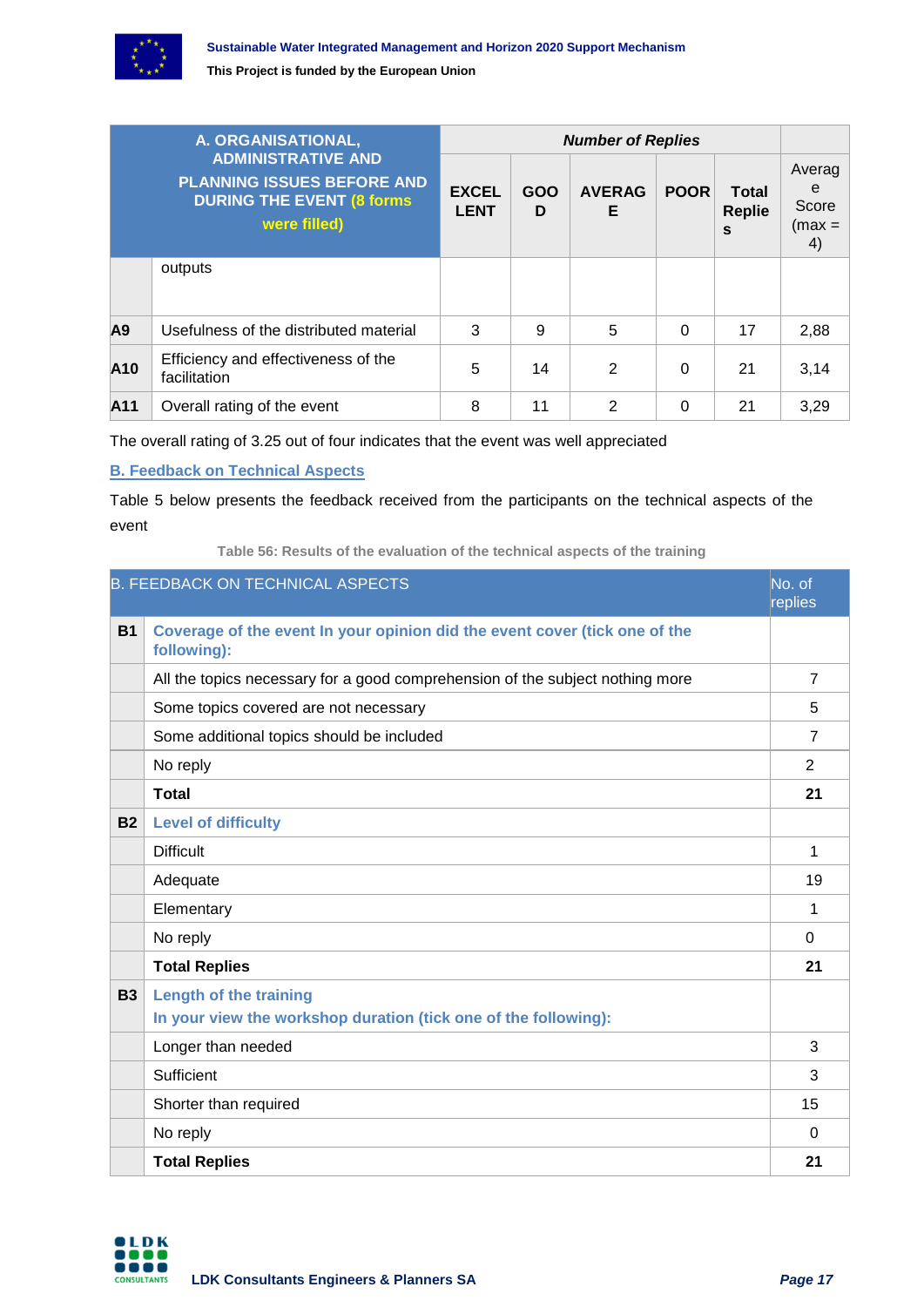

|           | <b>B. FEEDBACK ON TECHNICAL ASPECTS</b>                                                                                                  | No. of<br>replies |
|-----------|------------------------------------------------------------------------------------------------------------------------------------------|-------------------|
| <b>B4</b> | What is the most valuable thing you learned during the workshop (knowledge or<br>skills)?                                                |                   |
|           | Summary of findings and recommendations from participants                                                                                |                   |
|           | Development of specific approaches to our context (WW treatment level and<br>capacity for monitoring the quality of treated wastewater)  |                   |
|           | Sharing knowledge and building skills<br>٠                                                                                               |                   |
|           | Creating professional relationships<br>٠                                                                                                 |                   |
|           | 2006- WHO - standards (scope & limits)<br>$\bullet$                                                                                      |                   |
|           | The need for clear legislative framework<br>$\bullet$                                                                                    |                   |
|           | The feasibility of the multi-barrier approach<br>$\bullet$                                                                               |                   |
|           | Direct reuse and indirect reuse<br>$\bullet$                                                                                             |                   |
|           | The technical and financial aspects of TWWR<br>٠                                                                                         |                   |
|           | Restrictive and non-restrictive reuse                                                                                                    |                   |
|           | Exchange of experiences between countries                                                                                                |                   |
|           | <b>Total Replies</b>                                                                                                                     | 20                |
| <b>B5</b> | How do you think that the current event will assist you in your future work on the<br>subject?                                           |                   |
|           | Summary of findings and recommendations from participants                                                                                |                   |
|           | Expanding the knowledge on wastewater reuse                                                                                              |                   |
|           | Conception of the new projects of TWWR by adopting the model of integrated<br>٠<br>water resources management (IWRM)                     |                   |
|           | Capacity building to improve the performance of the professional exercise<br>٠                                                           |                   |
|           | Capitalization on countries' experiences<br>٠                                                                                            |                   |
|           | Adopting the overall watershed planning and reuse management through<br>$\bullet$<br>integrating reuse into sanitation plans             |                   |
|           | The importance of user's involvement in the planning and implementation<br>process of reuse projects                                     |                   |
|           | <b>Total Replies</b>                                                                                                                     | 21                |
| <b>B6</b> | Please indicate whether (and how) you could transfer part of the experience<br>gained from the event to your colleagues in your country? |                   |
|           | Summary of findings and recommendations from participants                                                                                |                   |
|           | Exchange of data and information<br>$\bullet$                                                                                            |                   |
|           | Preparation of a training report and presentation to the concerned parties<br>٠                                                          |                   |
|           | Sharing successful knowledge and innovations with co-workers<br>٠                                                                        |                   |
|           | Initiate the debate among decision-makers on the indirect reuse of treated<br>٠<br>wastewater                                            |                   |
|           | Dissemination of the documents provided<br>٠                                                                                             |                   |
|           | Organization of communication-Day and sharing of messages received<br>$\bullet$                                                          |                   |
|           | <b>Total Replies</b>                                                                                                                     | 20                |
| <b>B7</b> | What did you like most about this event?                                                                                                 |                   |
|           | Summary of findings and recommendations from participants                                                                                |                   |
|           | All the topics<br>٠                                                                                                                      |                   |
|           |                                                                                                                                          |                   |

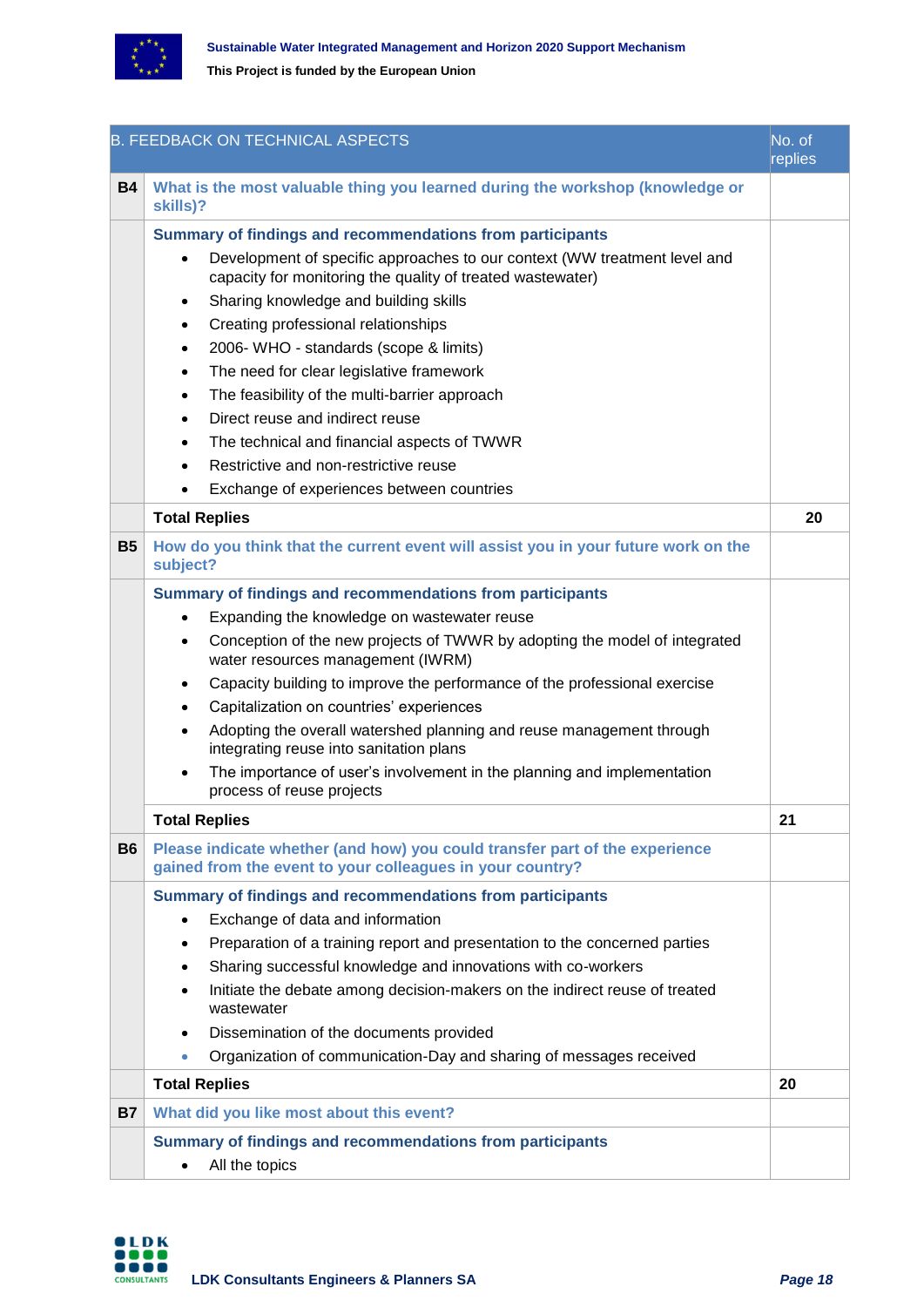

|           | <b>B. FEEDBACK ON TECHNICAL ASPECTS</b>                                                    | No. of<br>replies |
|-----------|--------------------------------------------------------------------------------------------|-------------------|
|           | Organization<br>$\bullet$                                                                  |                   |
|           | Professionalism of trainers and good atmosphere                                            |                   |
|           | The group work and discussions                                                             |                   |
|           | Experience from other countries                                                            |                   |
|           | <b>Total Replies</b>                                                                       | 20                |
| <b>B8</b> | What needs to be improved?                                                                 |                   |
|           | Summary of findings and recommendations from participants                                  |                   |
|           | Very few improvements are needed                                                           |                   |
|           | Longer workshop duration or shortening of presentations and targeted program<br>evaluation |                   |
|           | Preparation of slides in English                                                           |                   |
|           | Promote discussion sessions                                                                |                   |
|           | Plan site visits to illustrate the concepts presented                                      |                   |
|           | Develop the topic relating to treated wastewater treatment technologies<br>$\bullet$       |                   |
|           | <b>Total Replies</b>                                                                       | 20                |

#### **C. Remarks by the trainer**

A set of nine criteria; B1-B8 (See table 6) are used hereby by the trainer to provide an overall assessment of the event.

#### **Table 7: Assessment by the trainer**

| <b>B1</b> | Efficient and effective performance and interaction by participants:<br>The event was highly interactive with very active discussions on all topics that were addressed. It<br>should be noted, however, that the topics presented were complex and the more active participants<br>were those working on the relevant topics under debate such as : legislative frameworkand<br>standards, the indirect reuse of treated wastewater, institutional and regulatory governance<br>deficiencies and the financing of reuse projects. The event was also an opportunity to share country<br>experiences through the discussion and presentation of the case studies.<br>Globally, the event demonstrated active listening, and effective interaction building respectful<br>relationships within and between participants and the trainers.                                         |
|-----------|----------------------------------------------------------------------------------------------------------------------------------------------------------------------------------------------------------------------------------------------------------------------------------------------------------------------------------------------------------------------------------------------------------------------------------------------------------------------------------------------------------------------------------------------------------------------------------------------------------------------------------------------------------------------------------------------------------------------------------------------------------------------------------------------------------------------------------------------------------------------------------|
| <b>B2</b> | Efficient and effective cooperation and team spirit: the following factors improved the efficiency<br>of the workshop's work: i) the targeted topics corresponded to the points of blockage of wastewater<br>reuse, ii) the predisposition of the participants to appropriate the key messages and<br>recommendations to help them find apposite solutions for their contexts, and iii) presentation of new<br>concepts and approaches for standard adaptation, integrated reuse planning, and reuse-projects<br>funding. Team spirit was strongly consolidated and stimulated by the organization of group work.<br>Globally participants were highly motivated and cooperative as well as highly collaborative. This is<br>mainly due to the interest in the workshop topics & the presentations as demonstrated by the<br>questions asked & issue raised by the participants. |
| <b>B3</b> | Level of achievement of planned objectives: Two indicators can show the level of completion of<br>the objectives of the workshop: i) the great interest of the participants in the majority of the topics<br>presented, and ii) the net improvement of the awareness, knowledge and skills observed after<br>filtering of the test-results before and after the workshop (see table 7).                                                                                                                                                                                                                                                                                                                                                                                                                                                                                          |
| <b>B4</b> | Did the event contribute to helping participants practice skills or gain knowledge related to<br>course concepts: Absolutely yes, but a major eminent risk lies in the fact that some participants are<br>not concretely implied in reuse projects in their countries. This prompts us for future training sessions<br>to add criteria of relevance to the choice of participants. Indeed, a formation must be Useful (it is the                                                                                                                                                                                                                                                                                                                                                                                                                                                 |

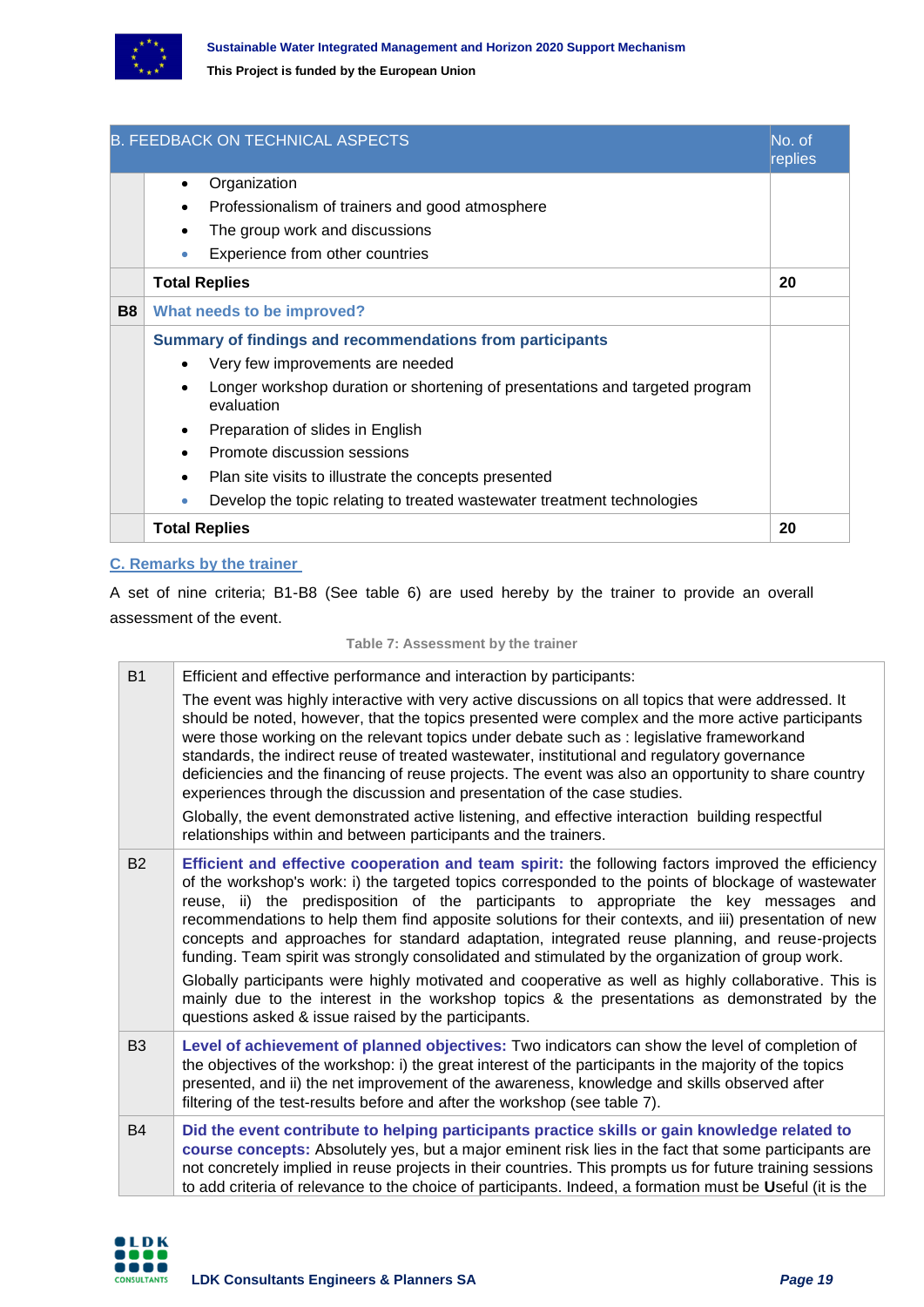

|                | case for our workshop), Usable (it is the case for our workshop), but also and especially Used (which<br>is not probable).                                                                                                                                                                                                                                                                                                                                                                                                                                                                                                                                                                                                                                                               |
|----------------|------------------------------------------------------------------------------------------------------------------------------------------------------------------------------------------------------------------------------------------------------------------------------------------------------------------------------------------------------------------------------------------------------------------------------------------------------------------------------------------------------------------------------------------------------------------------------------------------------------------------------------------------------------------------------------------------------------------------------------------------------------------------------------------|
| B <sub>5</sub> | What worked well during the event; discussions within the group, and exchange with the trainers,<br>clear structure of the workshop and of the presentations providing the necessary elements for a fruitful<br>discussion. The welcoming environment generated by the organisers, the workshop leader and the<br>trainers helped an active exchange of views and participation. Flexibility in the use of languages by<br>the participants facilitated active contributions.                                                                                                                                                                                                                                                                                                            |
| B <sub>6</sub> | What didn't work well and why: Three key causes slightly reduced the performance and overall<br>impact of the workshop: i) a busy schedule with respect to the duration of the workshop, ii) the<br>heterogeneity of the participants' profiles, most of which are not active in the area of reuse, iii) the<br>translation from English to French which according to the participants was not effective, and iv) the<br>presentations which were written and presented in French (making it less easy for the Anglophone<br>participants to follow the presentations).<br>Also noted: i) repetition of some information in the workshop presentations. Also, The quizzes - Due<br>the time constraints, ii) Filling in the quizzes and evaluation forms. There were some issues between |
|                | the French and the English version, not in full correspondence.                                                                                                                                                                                                                                                                                                                                                                                                                                                                                                                                                                                                                                                                                                                          |
| <b>B7</b>      | What components/concepts did participants seem to understand well: the benefits of<br>wastewater reuse, guidelines and standards, and wastewater and water management and planning.                                                                                                                                                                                                                                                                                                                                                                                                                                                                                                                                                                                                      |
| B <sub>8</sub> | Were there any components/concepts that participants appeared to not understand: i)<br>integrated reuse planning, ii) Reuse Safety Plans, and iii) PPPs models. These topics require more<br>time, expanded training support and cases studies.                                                                                                                                                                                                                                                                                                                                                                                                                                                                                                                                          |
| B <sub>9</sub> | What aspects of the event could be improved and what to be kept: Three of the participants who<br>filled the evaluation form would have liked the inclusion of case studies. What worked well was the<br>discussion between different participants. This could be the major highlight of the training.                                                                                                                                                                                                                                                                                                                                                                                                                                                                                   |

# <span id="page-19-0"></span>**8 ANALYSIS OF THE RESULTS OF THE TRAINING SESSION**

The training succeeded to mobilize a significant number of participants implied in water and wastewater reuse management as indicated in Table 7 below.

<span id="page-19-1"></span>

| Total No. of participants actually attending                          | 23  |
|-----------------------------------------------------------------------|-----|
| Total No. of participants Planned to attend                           | 31  |
| Planned/Actual                                                        | 74% |
| Number of organizations/agencies/authorities that were<br>represented | 8   |
| Gender balance (% of women participants)                              | 39% |
| NGO representation: No. of participants from NGOs                     | 5   |

**Table 8: Workshop participation/ demographics**

Prior to the training workshop, a pre-training assessment questionnaire was distributed to test the level of knowledge of the participants in the various subjects of the training. The quiz was also distributed after the training to test the impact of the training.

The results of the quiz are summarized in table 8.

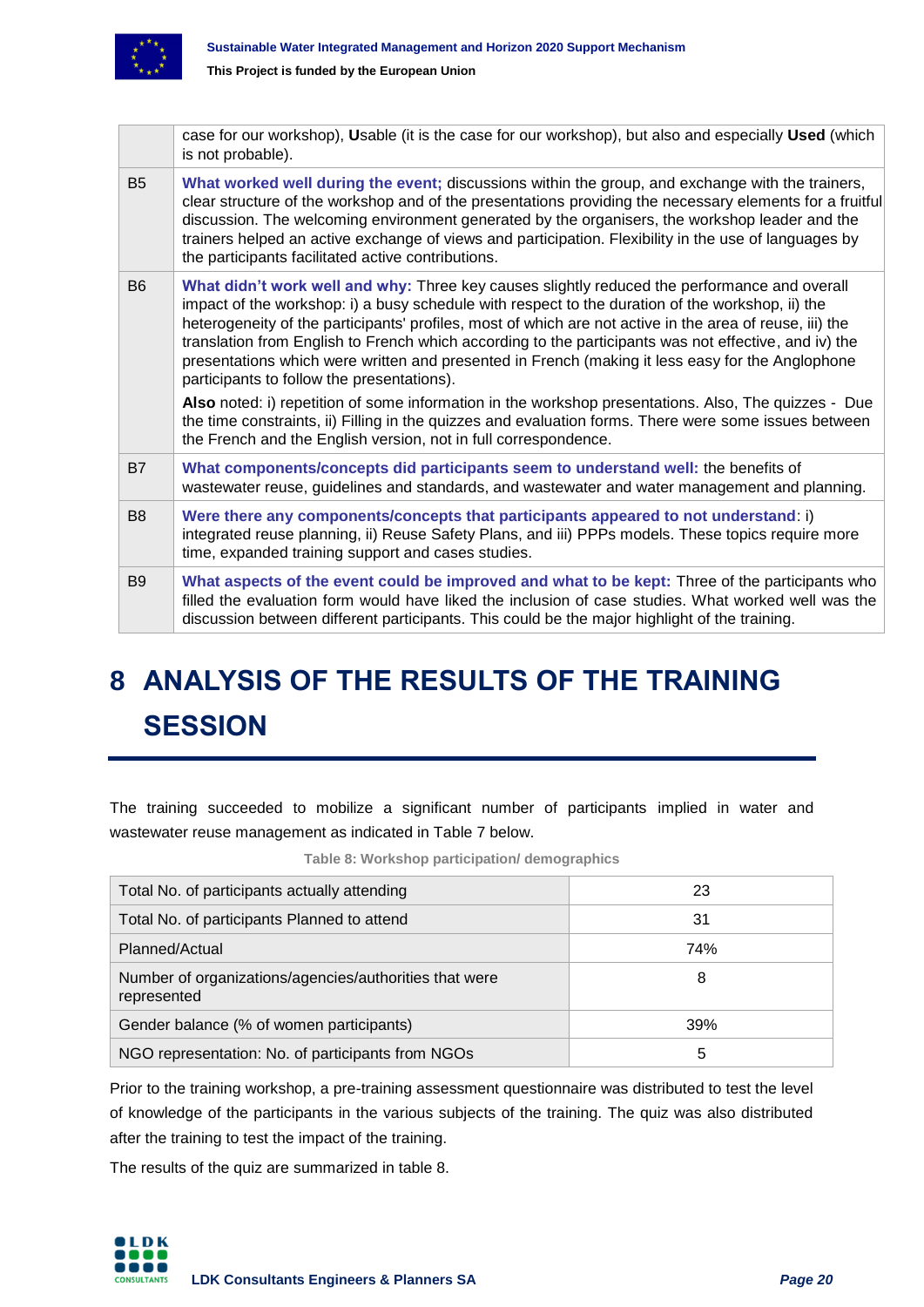

<span id="page-20-0"></span>

| <b>Questions/themes</b>                                                                                                                                                                           | % of participants<br>who responded<br>correctly to test<br>questions prior to<br>the training | % of participants<br>who responded<br>correctly to test<br>questions after to<br>the training | <b>Comments</b>                                                                                                                                         |
|---------------------------------------------------------------------------------------------------------------------------------------------------------------------------------------------------|-----------------------------------------------------------------------------------------------|-----------------------------------------------------------------------------------------------|---------------------------------------------------------------------------------------------------------------------------------------------------------|
| Q1: Reasons for treating raw<br>wastewater before reuse in<br>agriculture?                                                                                                                        | 47,6%                                                                                         | 47,6%                                                                                         | The "wastewater<br>treatment" component is<br>insufficiently assimilated<br>by the participates and<br>has not been the subject<br>of a specific module |
| Q2: Restrictive reuse and non-<br>restrictive reuse of treated<br>wastewater                                                                                                                      | 38,1%                                                                                         | 50,0%                                                                                         | Net improvement of<br>knowledge                                                                                                                         |
| Q3: wastewater reuse options<br>corresponding to indirect reuse                                                                                                                                   | 76,2%                                                                                         | 86,4%                                                                                         | Net improvement of<br>knowledge                                                                                                                         |
| <b>Q4: Quality parameters of</b><br>treated wastewater closely<br>related to public health                                                                                                        | 14,3%                                                                                         | 23,8%                                                                                         | Net improvement of<br>knowledge                                                                                                                         |
| <b>Q5:</b> Quality parameters of<br>treated wastewater susceptible<br>to impact negatively the soil<br>and surface/groundwater water<br>quality in the case of non-<br>adoption of best practices | 42,9%                                                                                         | 60,0%                                                                                         | Net improvement of<br>knowledge                                                                                                                         |
| Q6: Aspects recommended by<br>the new WHO guidelines for<br>the reuse of wastewater in<br>agriculture, based on the multi-<br>barrier approach                                                    | 23,8%                                                                                         | 47,6%                                                                                         | Net improvement of<br>knowledge                                                                                                                         |
| Q7: Factors impeding the reuse<br>of treated wastewater in<br>agriculture                                                                                                                         | 47,6%                                                                                         | 65,0%                                                                                         | Net improvement of<br>knowledge                                                                                                                         |
| <b>Q8: Benefits of Public-Private</b><br>Partnership (PPP)                                                                                                                                        | 81,0%                                                                                         | 100%                                                                                          | Net improvement of<br>knowledge                                                                                                                         |
| Q9: Pillars of a successful plan<br>/ reuse program?                                                                                                                                              | 85,7%                                                                                         | 90,0%                                                                                         | Improvement of<br>knowledge already well<br>assimilated by the<br>participants                                                                          |
| Q10: Good governance<br>referential of wastewater reuse<br>programs                                                                                                                               | 90,5%                                                                                         | 90,5%                                                                                         | knowledge already well<br>assimilated by the<br>participants                                                                                            |

#### **Table 9: Evaluation of the results of the quiz**

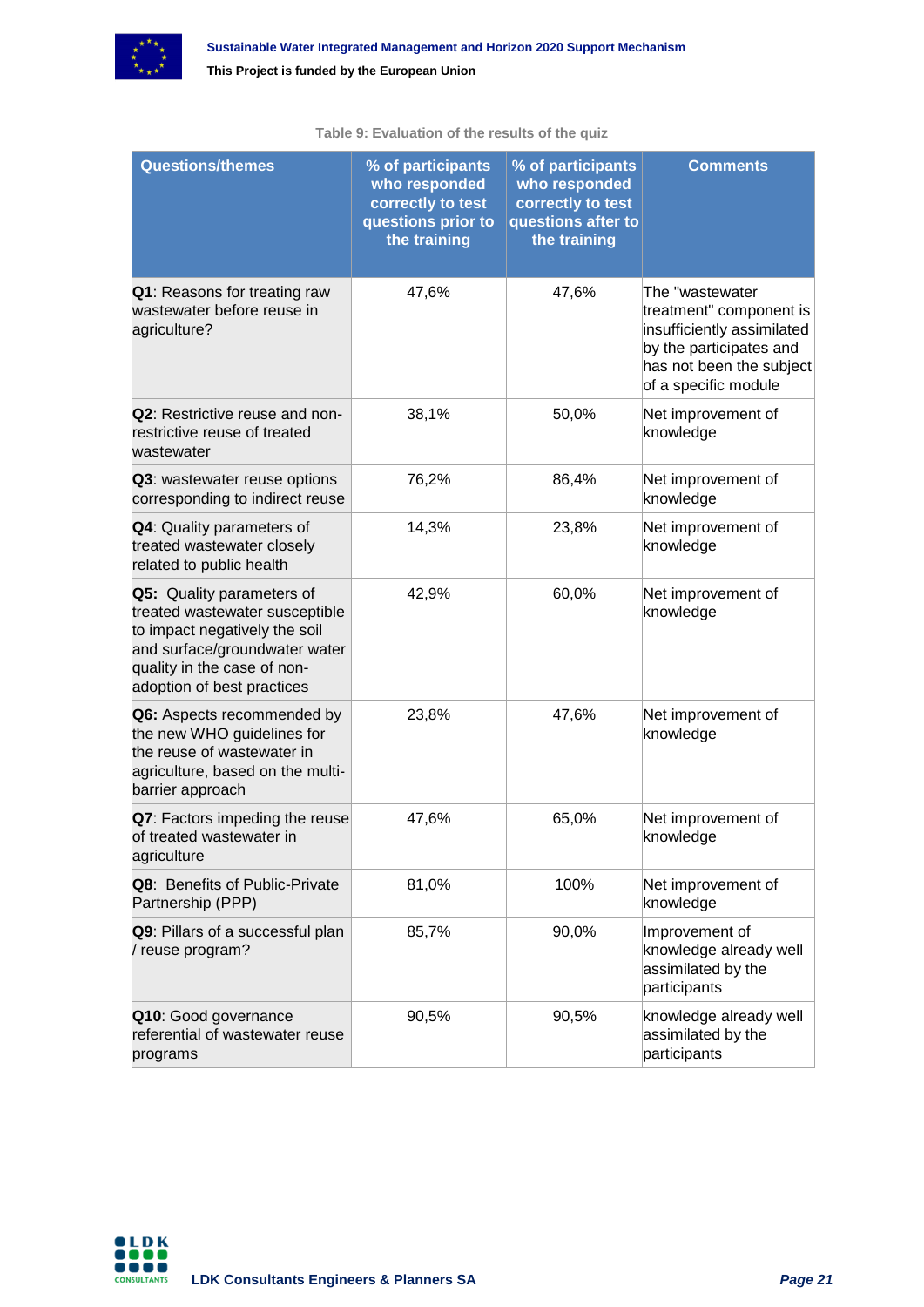

## <span id="page-21-0"></span>**9 PEER 2 PEER SESSION**

The Peer2Peer session of wastewater reuse was designed to provide opportunities to individuals from two or more countries as "peers," to exchange knowledge and experience leading to mutual learning on how to deal with the most difficult challenges in wastewater reuse sector. Peers and recipient countries have been identified: Jordan as offering country; and Algeria, Egypt & Morocco as recipient countries.

During the session, the following five main issues were discussed:

- 1) Jordan's experience in standards & Regulation focusing on crops irrigated with TWW
- 2) Appropriate WWT technologies for reuse that removes physio-chemical & biological Parameters (N/A)
- 3) The institutional framework/set-up for wastewater reuse.
- 4) Standards for WWR in Jordan, for other purposes especially for golf courses, groundwater recharge, industrial use (Priority for 3 Countries)
- 5) Criteria for evaluation of suitability of treated wastewater for irrigation use (FAO)
- 6) Applicability of decentralized approaches to wastewater treatment and management in developing countries(N/A)

It has been decided to focus on issue no. (4) as a priority one for the three recipient countries to focus on and exchange knowledge & experience with Jordan as offering country. It was agreed on both timeframes and deadline (end of October 2018).

## <span id="page-21-1"></span>**10CONCLUSION AND GLOBAL ASSESSMENT**

This 2-day Regional On-Site Training was organized to enhance the knowledge of the key stakeholders who are involved in different aspects of the design and implementation of wastewater reuse schemes at regional and local level in the Project's Partner Countries (Algeria, Egypt, Israel, Jordan, Lebanon, Morocco, Palestine, Tunisia). Participants were introduced to state-of the art knowledge and the new developments in wastewater reuse guidelines and their implications on regulatory and institutional aspects.

Through this Training, the stakeholders gained valuable knowledge on wastewater valorisation, safe reuse of wastewater based on appropriate standards, guidelines and best practices, the integration of wastewater reuse into water and sanitation planning as well as the financing and management of reuse projects. Participants gained greater knowledge and understanding of the existing legislative framework at EU level and in some Member States including current proposals for new legislation. The presentations and case studies provided the participants with the opportunity to reach conclusions on the need for a clear legislative framework on wastewater reuse and an appropriate enforcement

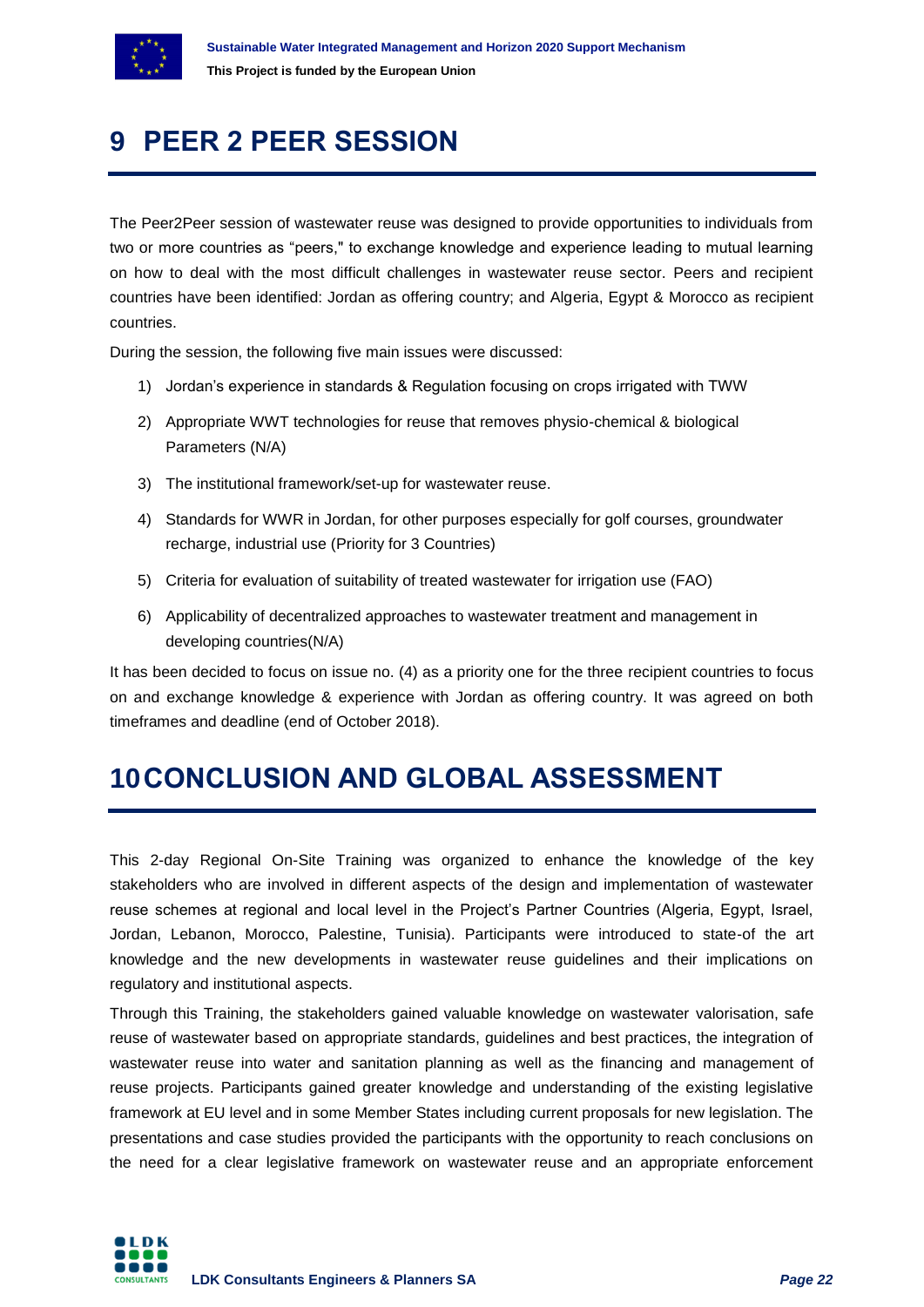

system to ensure the effective implementation. One of the main remarks of participants was the recognition that standards are not implemented.

Setting up an institutional governance framework was also covered in this training which was a valuable asset for the participants.

The Training was also a means for cross-fertilization between the SWIM DEMO projects and the SWIM H2020 SM project on TWWR, by facilitating two-way exchanges on the large scale and smallscale application of treated wastewater reuse in these countries.

The four topics, introduced by the experts, and which received particular attention from the participants during the 2-Day training, are: i) the debate around the guidelines and standards for safe wastewater reuse, ii) the need for harmonization between the conventional wastewater treatment and WHO- multibarriers approach for securing wastewater reuse (WWR) in terms of health and environment, iii) the comparative advantages of indirect reuse of treated wastewater where this option is technically feasible, and iv) the need for adopting an integrated approach to WWR planning at the watershed scale.

During the exchange, the governance of the reuse emerged as one of the priority themes which deserves to be improved in the concerned countries through i) the establishment of an adequate institutional and managerial system, ii) the regulation and the standardization of the reuse inspired by the European guidelines but adapted to the contexts of the beneficiary countries, iii) the setting up of adequate financing mechanisms and incentives, in addition to iv) the reinforcement of the technical capacities of the managers of wastewater treatment and reuse schemes to ensure good performance and viability of the installations.

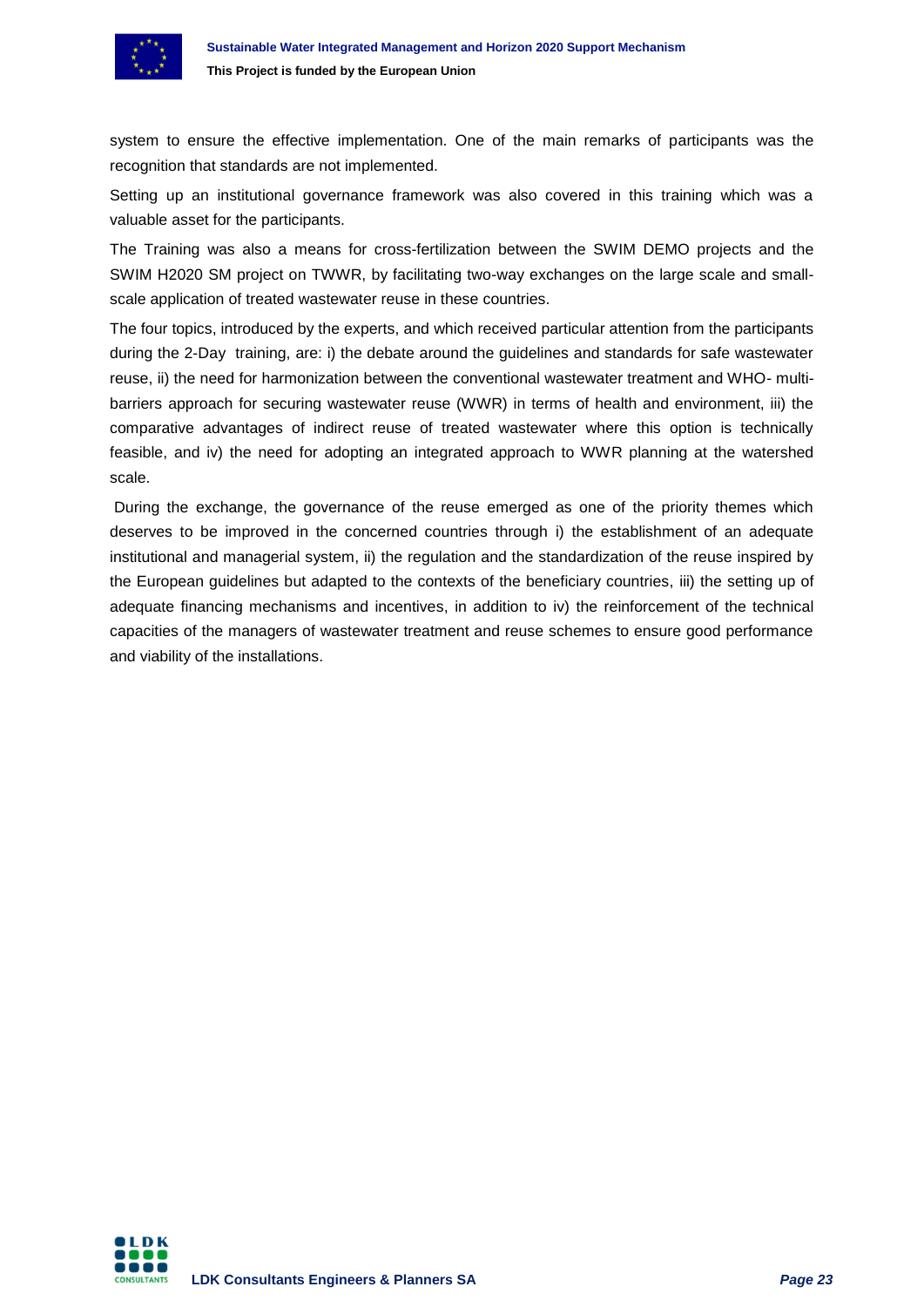

## <span id="page-23-0"></span>**11ANNEXES**

### <span id="page-23-1"></span>11.1 AGENDA

#### **Day 1: 23 July 2018**

| <b>Time</b>        | <b>Description</b>                                                                                                                                                                                                                                       | <b>Speaker</b>                | <b>Moderator</b><br>/rapporteur                                                                           |
|--------------------|----------------------------------------------------------------------------------------------------------------------------------------------------------------------------------------------------------------------------------------------------------|-------------------------------|-----------------------------------------------------------------------------------------------------------|
| 09:00-<br>09:10    | Welcome Remarks and workshop framing                                                                                                                                                                                                                     | Suzan Taha                    |                                                                                                           |
| $09:10-$<br>09:30  | Pre-training test                                                                                                                                                                                                                                        | <b>Brahim Soudi</b>           |                                                                                                           |
|                    | Module 1. Wastewater reuse (WWR) in climate deficit countries: opportunities and constraints                                                                                                                                                             |                               |                                                                                                           |
| 09:30-<br>11:00    | 1.1 Wastewater reuse: Illustrated added values,<br>and mapping of technical, institutional, regulatory,<br>financial, and cultural constraints in the southern<br>and eastern countries of the Mediterranean                                             | <b>Nicolas</b><br>Jeanmaire   |                                                                                                           |
| 11:00-<br>11:20    | <b>Coffee Break</b>                                                                                                                                                                                                                                      |                               |                                                                                                           |
| $11:20 -$<br>12:00 | SWIM-DEMO (Palestine): Overview with focus on<br>technical aspects of the demo projects<br><b>Questions &amp; Answers</b>                                                                                                                                |                               |                                                                                                           |
|                    |                                                                                                                                                                                                                                                          |                               |                                                                                                           |
| $12:00 -$<br>12:40 | 1.2 Direct reuse and indirect reuse: Advantages<br>and disadvantages                                                                                                                                                                                     | <b>Nicolas</b><br>Jeanmaire   |                                                                                                           |
| $12:40-$<br>13:40  | Open discussions & questions and answers in<br>plenary sessions (10 minutes)                                                                                                                                                                             |                               | <b>Rifaat Abdel</b><br>Wahaab                                                                             |
|                    | Break-out sessions:<br>$\checkmark$ Group 1: Technical and financial aspects of<br>TWWR (30 minutes)<br>Group 2: Direct vs Indirect reuse of TW (30<br>$\checkmark$<br>minutes)<br>Restitution of thematic group work in plenary<br>session (20 minutes) |                               | Group 1. Nicolas<br>Jeanine / Brahim<br>Soudi.<br>Group 2: Rifaat<br>Abdel Wahaab/<br><b>Brahim Soudi</b> |
| $13:40-$<br>14:40  | Lunch Break                                                                                                                                                                                                                                              |                               |                                                                                                           |
|                    | Module 2. Strengthening and updating of knowledge on new developments of wastewater reuse<br>guidelines (their limits and conditions of their application)                                                                                               |                               |                                                                                                           |
| 14:40-<br>15:40    | 2.1. Guidelines and standards for wastewater<br>reuse: WHO Guideline, FAO Guidelines, others<br>2.2. Assessing and mitigating of wastewater reuse-<br>related health risks: Multi-barriers Approach<br>2.3. Showcase from PCs(Egypt)                     | <b>Rifaat Abdel</b><br>Wahaab |                                                                                                           |

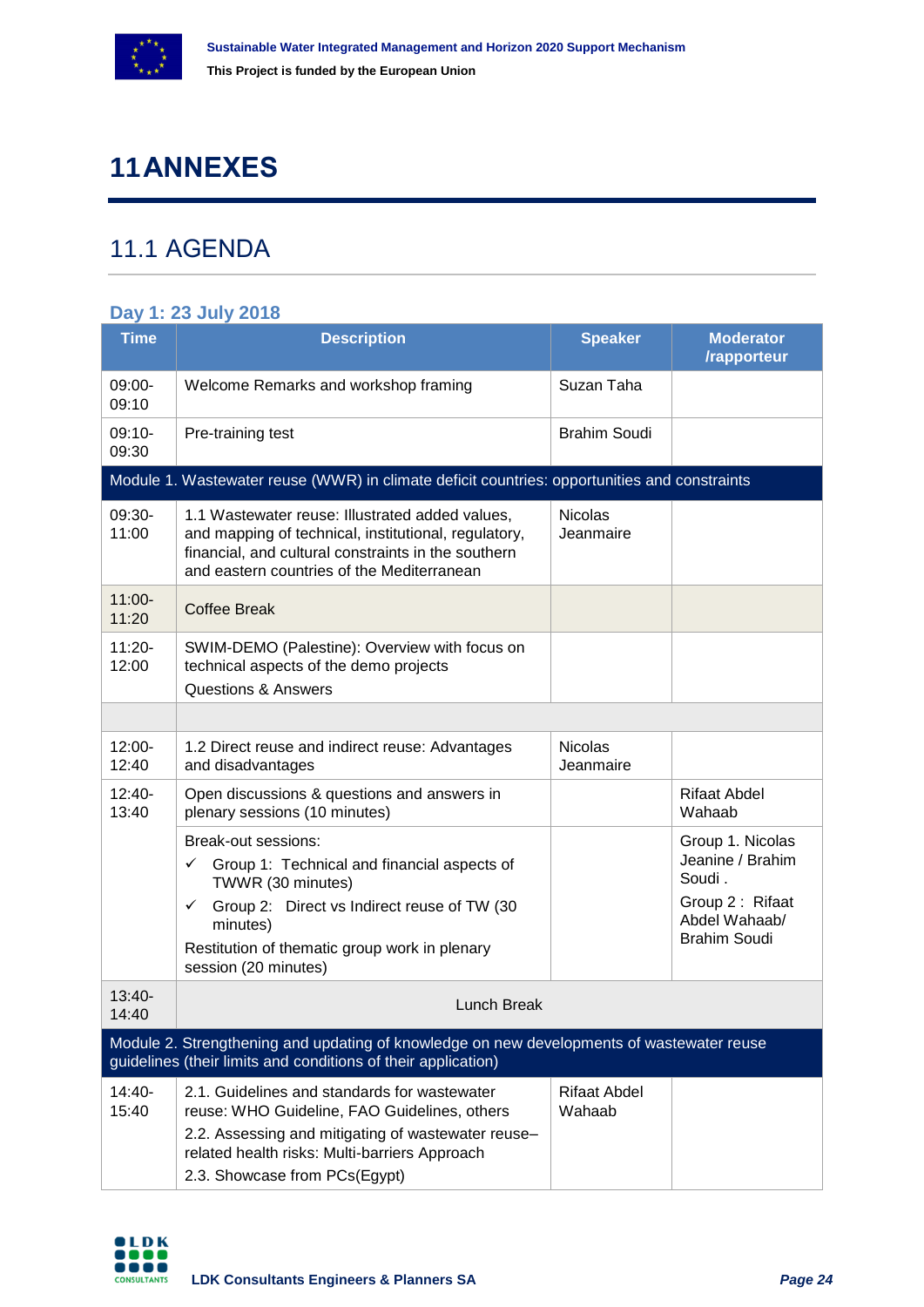

| $15:40-$<br>16:10 | Discussions: exchange around the guidelines                                                                                                          | Rifaat Abdel<br>Wahaab      | Marta Ballesteros                  |
|-------------------|------------------------------------------------------------------------------------------------------------------------------------------------------|-----------------------------|------------------------------------|
| $16:10-$<br>16:30 | Coffee Break                                                                                                                                         |                             |                                    |
| $16:30-$<br>17:00 | Introduction to the legislative and regulatory<br>framework needed for the implementation of WHO<br>standards: EU initiatives<br>Questions & Answers | Marta<br><b>Ballesteros</b> | Rifaat Abdel<br>Wahaab             |
| $17:00-$<br>17:30 | Recapitulation of the results of the first day and<br>reminder of the content of the program of the<br>second day                                    | Brahim Soudi                | Suzan Taha/ Rifaat<br>Abdel Wahaab |

#### **Day 2: 24 July 2018**

| <b>Time</b>     | <b>Description</b>                                                                                                                                                                                                                                                                                                                                                                                                                                                                                                                                                                                                                                                                                                                                                                                                                              | <b>Speaker</b>                  | <b>Moderator</b><br>/rapporteur                                                 |
|-----------------|-------------------------------------------------------------------------------------------------------------------------------------------------------------------------------------------------------------------------------------------------------------------------------------------------------------------------------------------------------------------------------------------------------------------------------------------------------------------------------------------------------------------------------------------------------------------------------------------------------------------------------------------------------------------------------------------------------------------------------------------------------------------------------------------------------------------------------------------------|---------------------------------|---------------------------------------------------------------------------------|
| 09:00-<br>10:00 | Module 2 (Continued)<br>2.5 Feasibility of the Multi-Barrier Approach (AMB) in South and<br><b>East Mediterranean Countries</b><br>2.6 Harmonization between multiple-barrier and WW treatment<br>levels / case studies: Moroccan harmonization initiative under<br>development and transposition of the multi-barriers approach in<br>Jordan<br>2.7 New concepts: Water Reuse Safety Planning and Water<br>Reuse Safety Plan: according to 'Water Reuse Safety Plan'<br>developed within DEMOWARE project funded under the FP7                                                                                                                                                                                                                                                                                                                 |                                 |                                                                                 |
| 10:00-<br>10:30 | 2.8 Lack of a coherent legislative framework for wastewater<br>reuse within the EU<br>2.9 Regulatory initiatives in the area of wastewater reuse in the<br>EU                                                                                                                                                                                                                                                                                                                                                                                                                                                                                                                                                                                                                                                                                   | Marta<br><b>Ballestero</b><br>s |                                                                                 |
| 10:30-<br>11:00 | Group discussions (Two groups)<br>Group 1: Guidelines and standards for WWR in the PCs: with<br>focus on the parameters related to health risks:<br>Which norms for which uses (agriculture, groundwater<br>recharge, landscape, etc.)?<br>Why are standards different across the project<br>countries? Is it relevant?<br>What are the constraints related to strict standards?<br>Need for additional treatment? Cost of monitoring of the<br>TWW quality, cultural aspects, health aspects, etc.<br>Restrictive Reuse and Non-Restrictive Reuse: What<br>Impacts on Promoting Reuse?<br>Group 2:<br>What is the level of integration of the multi-barrier<br>approach in the current WWR projects in the PCs?<br>What are the challenges & barriers encountered in<br>transposing this approach?<br>What current initiatives on this aspect? |                                 | Group 1:<br><b>Brahim</b><br>Soudi<br>Group 2:<br><b>Rifaat Abdel</b><br>Wahaab |
| $11:00 -$       | <b>Coffee Break</b>                                                                                                                                                                                                                                                                                                                                                                                                                                                                                                                                                                                                                                                                                                                                                                                                                             |                                 |                                                                                 |

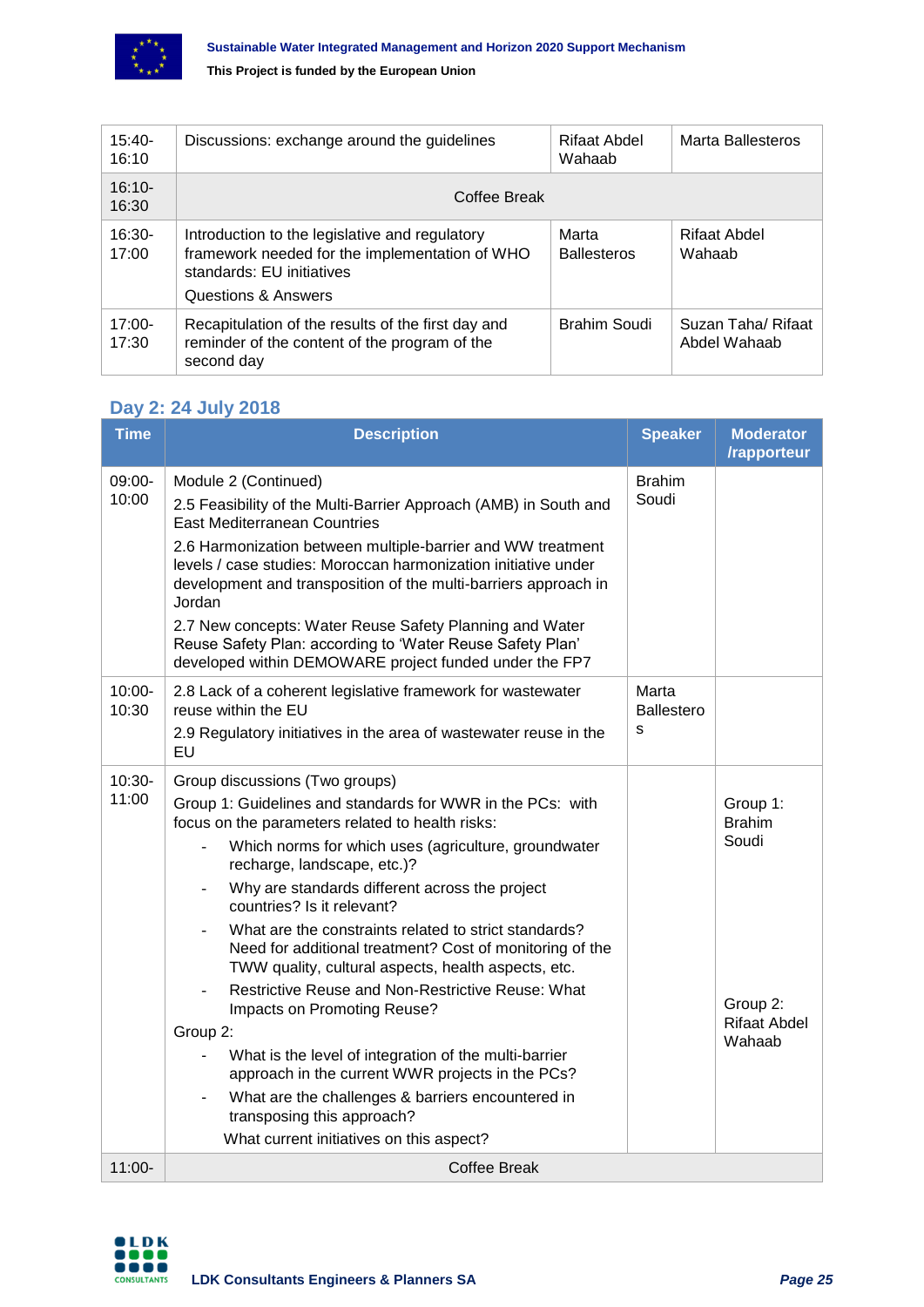

| 11:20              |                                                                                                                                                                                                                                                                                                                                                                                                                                                                                                                    |                                 |                                                                                                                                       |
|--------------------|--------------------------------------------------------------------------------------------------------------------------------------------------------------------------------------------------------------------------------------------------------------------------------------------------------------------------------------------------------------------------------------------------------------------------------------------------------------------------------------------------------------------|---------------------------------|---------------------------------------------------------------------------------------------------------------------------------------|
| $11:20 -$<br>11:45 | Group discussions (continued)                                                                                                                                                                                                                                                                                                                                                                                                                                                                                      |                                 | Group 1:<br><b>Brahim</b><br>Soudi<br>Group 2:<br><b>Rifaat Abdel</b><br>Wahaab                                                       |
| $11:45-$<br>12:15  | Restitution of thematic group work in plenary session                                                                                                                                                                                                                                                                                                                                                                                                                                                              |                                 | Marta<br>Ballesteros/<br><b>Brahim</b><br>Soudi                                                                                       |
|                    | Module 3 "Governance of wastewater reuse in South and East Mediterranean Countries"                                                                                                                                                                                                                                                                                                                                                                                                                                |                                 |                                                                                                                                       |
| $12:15-$<br>12:45  | 3.1 Integration of wastewater reuse in water resources planning<br>(basin river level, ) and national sanitation plans: need and<br>approach                                                                                                                                                                                                                                                                                                                                                                       | <b>Brahim</b><br>Soudi          |                                                                                                                                       |
| $12:45-$<br>13:00  | 3.2 Case of EU: Integration of wastewater re-use in water<br>resources planning in the context of the Water Framework<br><b>Directive</b>                                                                                                                                                                                                                                                                                                                                                                          | Marta<br><b>Ballestero</b><br>S |                                                                                                                                       |
| 13:00-<br>14:00    | Lunch Break                                                                                                                                                                                                                                                                                                                                                                                                                                                                                                        |                                 |                                                                                                                                       |
| 14:00-<br>15:00    | 3.3 Wastewater reuse governance: Institutions responsible for<br>managing & implementing reuse programs/projects (discuss the<br>cases of represented countries), completion and application of<br>the regulations (of all types of reuse including groundwater<br>recharge)<br>3.4 Wastewater pricing and willingness of users to pay<br>3.5 TWWR funding: CAPEX including Tertiary treatment, OPEX,<br>Monitoring cost,<br>3.6 Adapted Conventions, Models of public-private partnerships<br>(PPP) – Key clauses | <b>Brahim</b><br>Soudi          |                                                                                                                                       |
| 15:00-<br>15:30    | Group discussions (Two groups)<br>Group 1: Governance of the treated wastewater reuse sector:<br>gaps and ways to improve in PCs<br>Group 2: What are the solutions for the constraints related to<br>the financing of wastewater reuse projects (CAPEX &<br>OPEX)?<br>What are the tools to encourage investments and<br>involvement of private sector in wastewater reuse<br>projects?                                                                                                                           |                                 | Group 1:<br><b>Nicolas</b><br>Jeanmaire/<br>Marta<br><b>Ballesteros</b><br>Group 2:<br><b>Rifaat Abdel</b><br>Wahaab/Bra<br>him Soudi |
| 15:30-<br>16:00    | Restitution of thematic group work in plenary session                                                                                                                                                                                                                                                                                                                                                                                                                                                              |                                 | <b>Brahim</b><br>Soudi /<br>Marta<br><b>Ballesteros</b>                                                                               |
| 16:00-<br>16:20    | <b>Coffee Break</b>                                                                                                                                                                                                                                                                                                                                                                                                                                                                                                |                                 |                                                                                                                                       |
| 16:20-<br>17:20    | Plenary: the peer-to-peer process<br>P2P Learning Approach:                                                                                                                                                                                                                                                                                                                                                                                                                                                        |                                 |                                                                                                                                       |

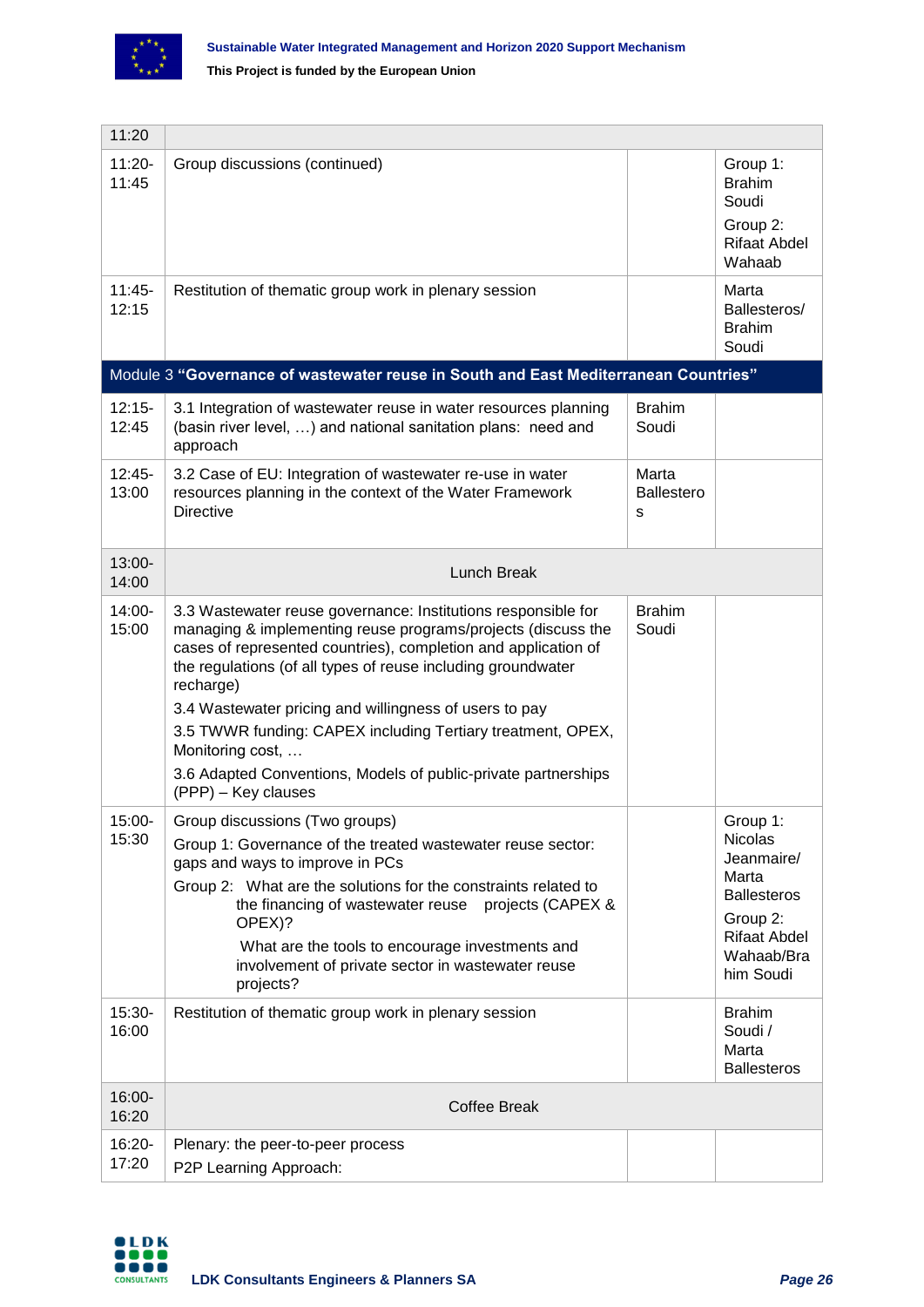

|                   | Concept, Aim and Rationale                                                             |                          |           |
|-------------------|----------------------------------------------------------------------------------------|--------------------------|-----------|
|                   | Learning Cycle - Stages & Processes<br>$\overline{\phantom{a}}$                        | Rifaat                   | Moderated |
|                   | <b>Process Execution</b>                                                               | Abdel                    | by Suzan  |
|                   | <b>Evaluating Progress &amp; Outcomes</b>                                              | Wahaab                   | Taha      |
|                   | Topic, experiences and outlook (Open discussion/PCs demand<br>driven)                  |                          |           |
|                   | P2P Objectives & Outcomes                                                              |                          |           |
|                   | <b>Focus Groups</b><br>$\blacksquare$                                                  |                          |           |
|                   | Receiving Expertise, Offering Expertise<br>$\overline{\phantom{a}}$                    |                          |           |
| $17:20-$<br>17:50 | - Closing of Training and Post training test and assessment and<br>workshop evaluation | <b>Brahim</b><br>Soudi & |           |
|                   | - Distribution of the certificates                                                     | Suzan<br>Taha            |           |

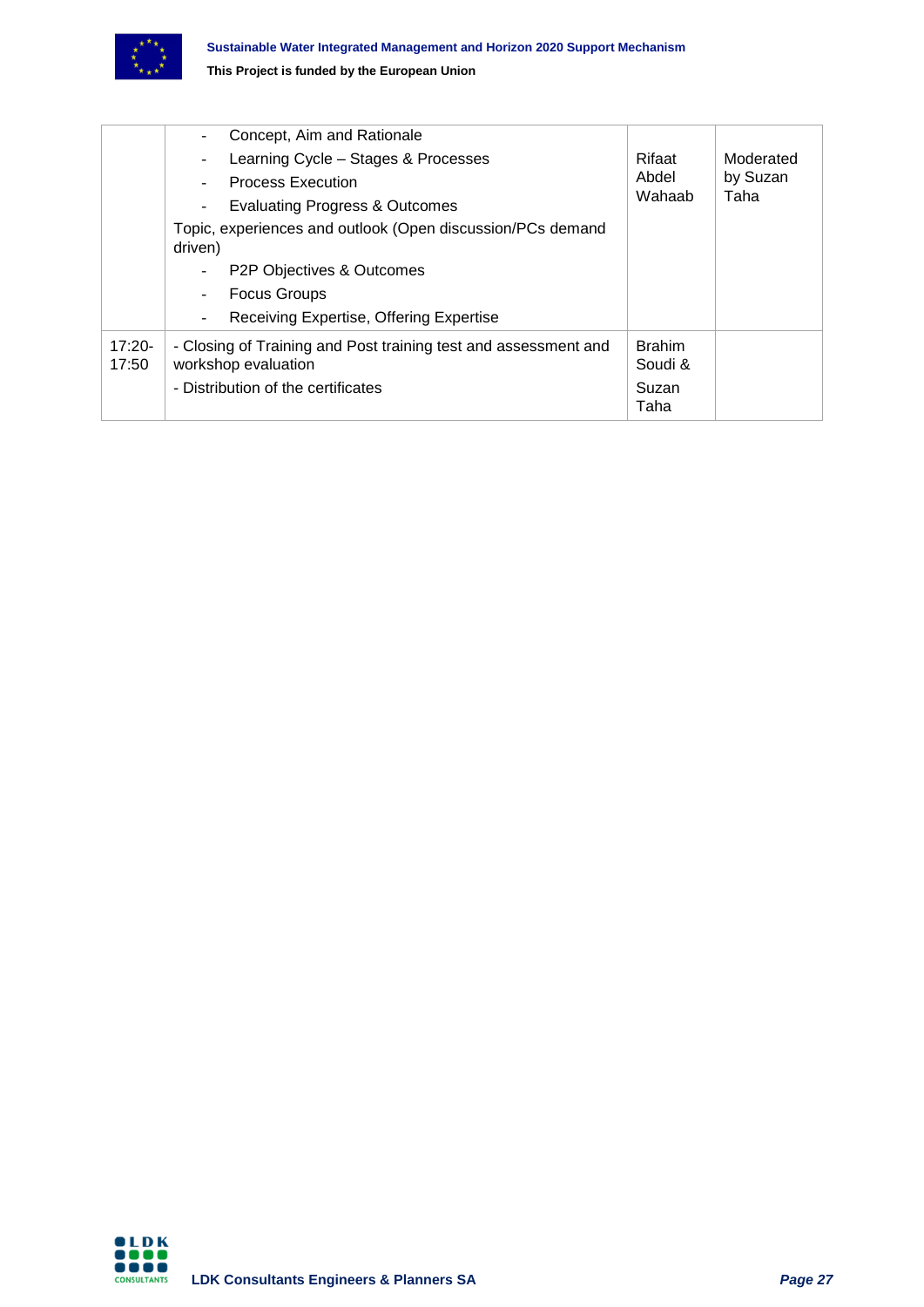

### 11.2 LIST OF PARTICIPANTS

<span id="page-27-0"></span>

| <b>COUNTRY</b> | <b>TYPE OF</b><br><b>INSTITUTION</b><br>(please use<br>the options<br>provided*) | <b>TITLE</b><br>(Mr/Ms) | <b>FIRST</b><br><b>NAME</b> | <b>LAST NAME</b>                    | <b>POSITION/ FUNCTION</b>                                                    | <b>ORGANISATION/</b><br><b>INSTITUTION</b>                      | <b>EMAIL</b>                                        |
|----------------|----------------------------------------------------------------------------------|-------------------------|-----------------------------|-------------------------------------|------------------------------------------------------------------------------|-----------------------------------------------------------------|-----------------------------------------------------|
| Egypt          | <b>NKE</b>                                                                       | Mr                      | Rifaat                      | ABDELWAHAB                          | Senior Wastewater<br>Expert & Peer-to-Peer<br>Coach                          | SWIM and H2020 SM                                               | rawahaab@yahoo.com                                  |
| Egypt          | Ministry<br>representative                                                       | <b>Mrs</b>              | Abeer                       | <b>AHMED</b>                        | <b>Technical Office of</b><br>Engineer / Vice Chairman<br>of EPADP           | Ministry of Water Resources<br>and Irrigation                   | Beero73@hotmail.com                                 |
| Jordan         | <b>NGO</b><br>representative                                                     | Mr                      | Ziyad                       | AL-ALAWNEH                          | Manager                                                                      | Land and Human to Advocate<br>Progress (LHAP)                   | ziyadalawneh@gmail.com                              |
| Egypt          | Ministry<br>representative                                                       | <b>Mrs</b>              | Dina                        | ALI                                 | <b>Technical Office Engineer</b><br>in Chierman technical<br>office of EPADP | Ministry of Water Rresources<br>and Irrigation                  | E.dinaali99@gmail.com,<br>Eng.dina660@yahoo.com     |
| Jordan         | Ministry<br>representative                                                       | <b>Mrs</b>              | Enaya                       | AL-NATSHEH                          | <b>Head of Water Reuse</b><br><b>Division</b>                                | Ministry of Water & Irrigation                                  | Enaya_Natsheh@mwi.gov.jo                            |
| Palestine      | <b>NGO</b><br>representative                                                     | <b>Mrs</b>              | Salam                       | <b>ASSI</b>                         | Water and Environment<br>Specialist                                          | <b>Agricultural Development</b><br>Association - PARC           | salam.rihan@pal-arc.org,<br>rihan_salam@hotmail.com |
| Jordan         | Ministry<br>representative                                                       | Mr                      | <b>Basil</b>                | <b>AYOUB</b>                        | Engineer                                                                     | Ministry of Water and Irrigation /<br>Water Authority of Jordan | Basil_Ayoub@mwi.gov.jo,<br>aayoub77@yahoo.com       |
| Algeria        | <b>NGO</b><br>representative                                                     | Mr                      | Mohamed<br>Lies             | <b>BA SAID</b>                      | Chef de Projet                                                               | <b>Hippones Sub</b>                                             | Lyes23lyes@gmail.com                                |
| Belgium        | <b>NKE</b>                                                                       | <b>Mrs</b>              | Marta                       | <b>BALLESTEROS</b><br><b>PERALS</b> | Senior Legal Wastewater<br>Expert & On-site<br>Coordinator                   | SWIM and H2020 SM                                               | marta.ballesteros@milieu.be                         |
| Lebanon        | Ministry<br>representative                                                       | Mr                      | Mufid                       | <b>DUHAINI</b>                      | <b>Head Environment</b><br>Depatment                                         | Ministry of Energy and Water                                    | Mfd1965@hotmail.com                                 |

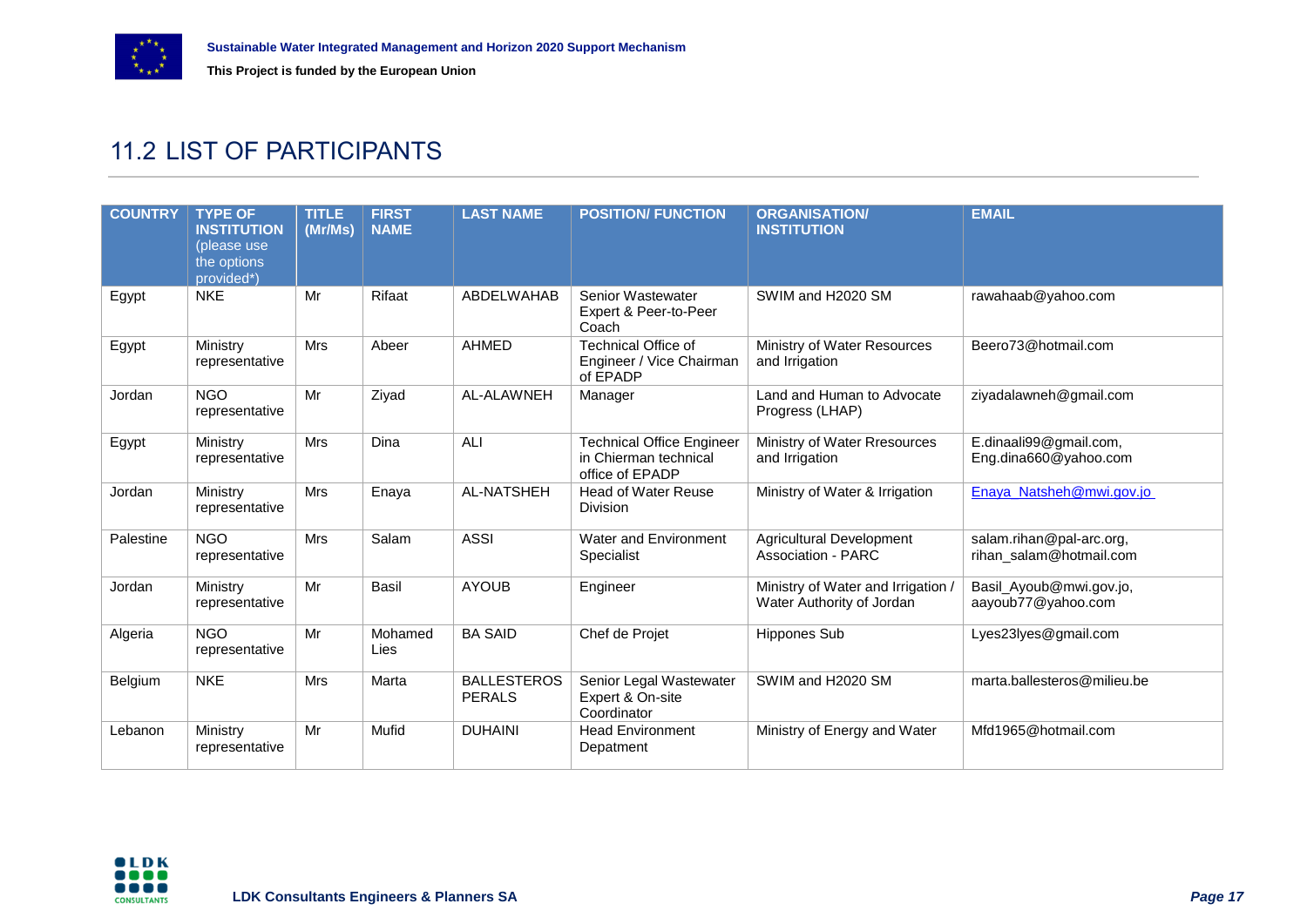

| Morocco   | Ministry<br>representative   | Mr  | Abdelaziz    | EL HOUJJAJI      | Chef de service provincial<br>de l'eau                                             | Secrétariat d'Etat Chargé de<br>l'Eau                                                                                                                                                                     | elhoujjaji2@yahoo.fr              |
|-----------|------------------------------|-----|--------------|------------------|------------------------------------------------------------------------------------|-----------------------------------------------------------------------------------------------------------------------------------------------------------------------------------------------------------|-----------------------------------|
| Egypt     | Ministry<br>representative   | Mr  | Ahmed        | <b>ELSAYED</b>   | Civil Engineer                                                                     | Egyptian Authority of Drainage<br>Projects / Ministry of Irrigation                                                                                                                                       | saidahmed603@yahoo.com            |
| Jordan    | Donor<br>agencies            | Mr  | Mauro        | GIOE'            | Programme Manager<br><b>Water Sector</b>                                           | The European Union<br>Delegation to the Hashemite<br>Kingdom of Jordan                                                                                                                                    | Mauro.GIOE@eeas.europa.eu         |
| Algeria   | Ministry<br>representative   | Mrs | Nassima      | <b>HADDADJI</b>  | Ingenieur d'Etat                                                                   | Ministère des ressources en<br>eau                                                                                                                                                                        | Haddadji.nassima@hotmail.com      |
| Egypt     | <b>NGO</b><br>representative | Mrs | Dalia        | <b>HASSAN</b>    | Partnerships and<br><b>Fundraising Consultant</b>                                  | <b>Egyptian Sustainable</b><br>Development Forum (ESDF)                                                                                                                                                   | alsaid_dalia@hotmail.com          |
| Palestine | <b>NGO</b><br>representative | Mrs | Jane         | <b>HILAL</b>     | Head of Water and<br><b>Environment Research</b><br>Department                     | The Applied Research Institute<br>- Jerusalem Society (ARIJ)                                                                                                                                              | jane@arij.org                     |
| Morocco   | Ministry<br>representative   | Mrs | Touria       | <b>JAOUHER</b>   | Chef de la Division<br>Préservation de la<br>Qualité de l'Eau                      | Secrétariat d'Etat chargé de<br>l'eau                                                                                                                                                                     | jaouhartouria@gmail.com           |
| France    | <b>NKE</b>                   | Mr  | Nicolas      | <b>JEANMAIRE</b> | Senior Wastewater<br><b>Treatment Expert</b>                                       | SWIM and H2020 SM                                                                                                                                                                                         | n.jeanmaire@oieau.fr              |
| Jordan    | Ministry<br>representative   | Mr  | Mohammad     | <b>KABASHNEH</b> | Head Division of<br><b>Technical Support for</b><br>Wastewater treatment<br>plants | Water Authority of Jordan                                                                                                                                                                                 | Mohammad_Kabashneh@mwi.gov.jo     |
| Morocco   | Ministry<br>representative   | Mr  | <b>Badre</b> | <b>MECHTI</b>    | Ingénieur d'Etat - Chargé<br>de projet                                             | Division d'Approvisionnement<br>en Eau Potable et<br>Assainissement en milieu Rural<br>(DAEPAR) / Direction de la<br>Recherche et de la Planification<br>de l'Eau / Secrétariat d'Etat<br>Chargé de l'Eau | mechtiba@gmail.com                |
| Lebanon   | Ministry<br>representative   | Mr  | Youssef      | <b>NASSIF</b>    | Engineer                                                                           | Ministry of Energy and Water                                                                                                                                                                              | Youssef_nf@hotmail.com            |
| Algeria   | Ministry<br>representative   | Mrs | Soumia       | SAIDANI          | Ingenieur d'Etat                                                                   | Ministère des ressources en<br>eau                                                                                                                                                                        | Soumia.saidanidessal123@gmail.com |

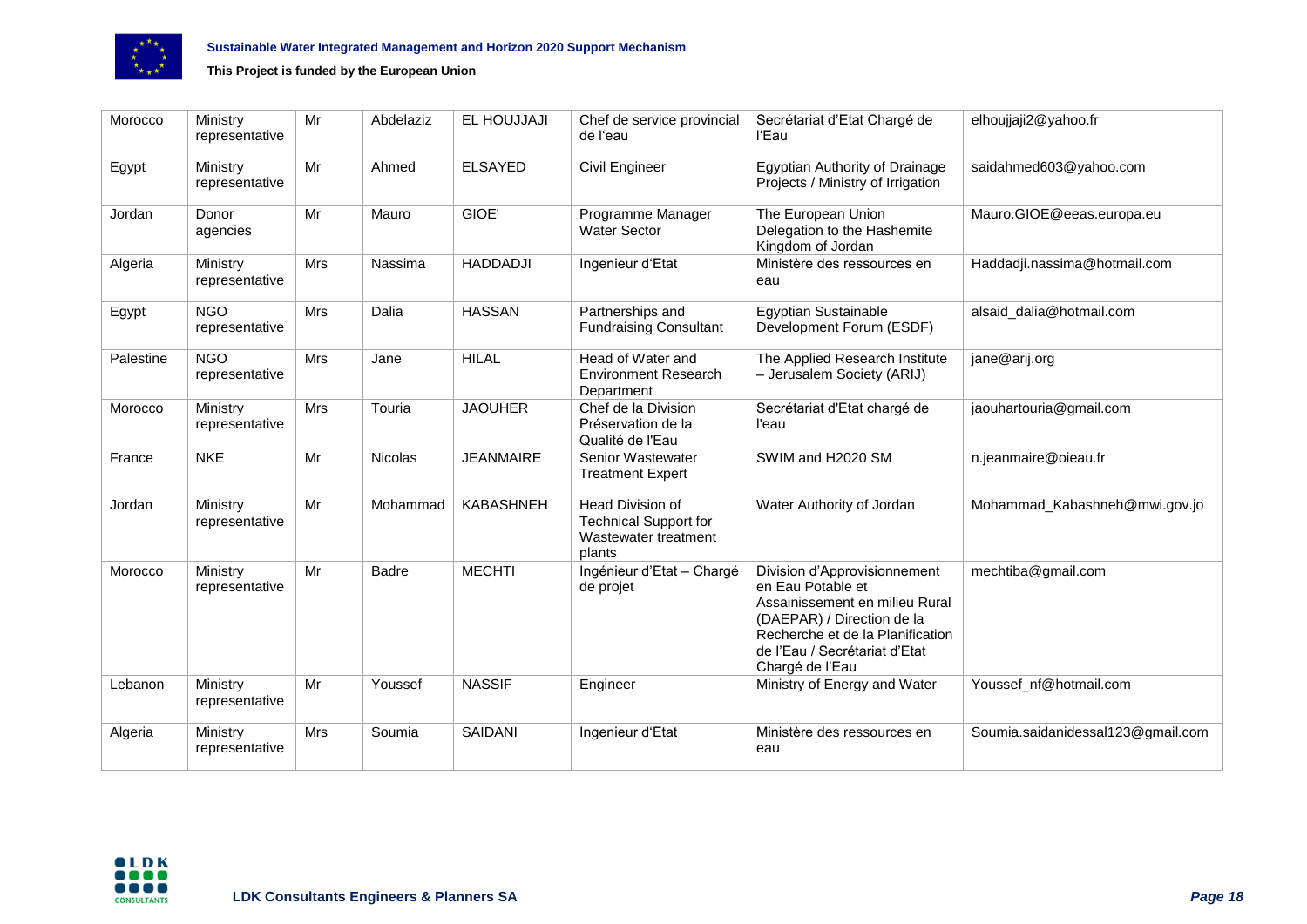

| Tunisia | Ministry<br>representative                           | Mr  | Faical        | <b>SAYARI</b>     | <b>Chef Service</b>                                                                              | Ministère de l'agriculture des<br>ressources hydrauliques et de<br>la pêche                    | Sayari210168@gmail.com |
|---------|------------------------------------------------------|-----|---------------|-------------------|--------------------------------------------------------------------------------------------------|------------------------------------------------------------------------------------------------|------------------------|
| Tunisia | Ministry<br>representative                           | Mrs | Sarra         | SAYHI             | Chef service exploitation<br>des périmètres irrigués                                             | Ministère de l'agriculture des<br>ressources hydrauliques et de<br>la pêche. CRDA de Kasserine | Sayhi.s@hotmail.fr     |
| Algeria | Ministry<br>representative                           | Mr  | Mohamed       | <b>SIDHOUM</b>    | Sous Directeur                                                                                   | Ministère des Ressources en<br>Eau                                                             | sidhoum.med@gmail.com  |
| Morocco | <b>NKE</b>                                           | Mr  | <b>Brahim</b> | SOUDI             | Senior Wastewater<br>Reuse Expert &<br><b>Technical Co-coordinator</b><br>of the training        | SWIM and H2020 SM                                                                              | brahim.soudi@gmail.com |
| Jordan  | KE                                                   | Mrs | Suzan         | <b>TAHA</b>       | Key Water Expert                                                                                 | SWIM and H2020 SM                                                                              | taha@swim-h2020.eu     |
| Israel  | Ministry<br>representative<br>' Government<br>agency | Mrs | Iris Bafi     | <b>WEXLER</b>     | Deputy Director and<br>Senior Coordinator of<br>Investment, Water<br><b>Reclaimed Department</b> | Governmental Authority for<br>Water and Sewage                                                 | IrisB10@water.gov.il   |
| Israel  | Government<br>agency                                 | Mr  | Mazin         | <b>ZOABI</b>      | Project coodinator                                                                               | <b>Israli Water Authority</b>                                                                  | mazenz@water.gov.il    |
| Greece  | <b>NKE</b>                                           | Ms  | Konstans      | <b>ITHAKISIOU</b> | Event Organizer                                                                                  | SWIM and H2020 SM                                                                              | cit@ldk.gr             |

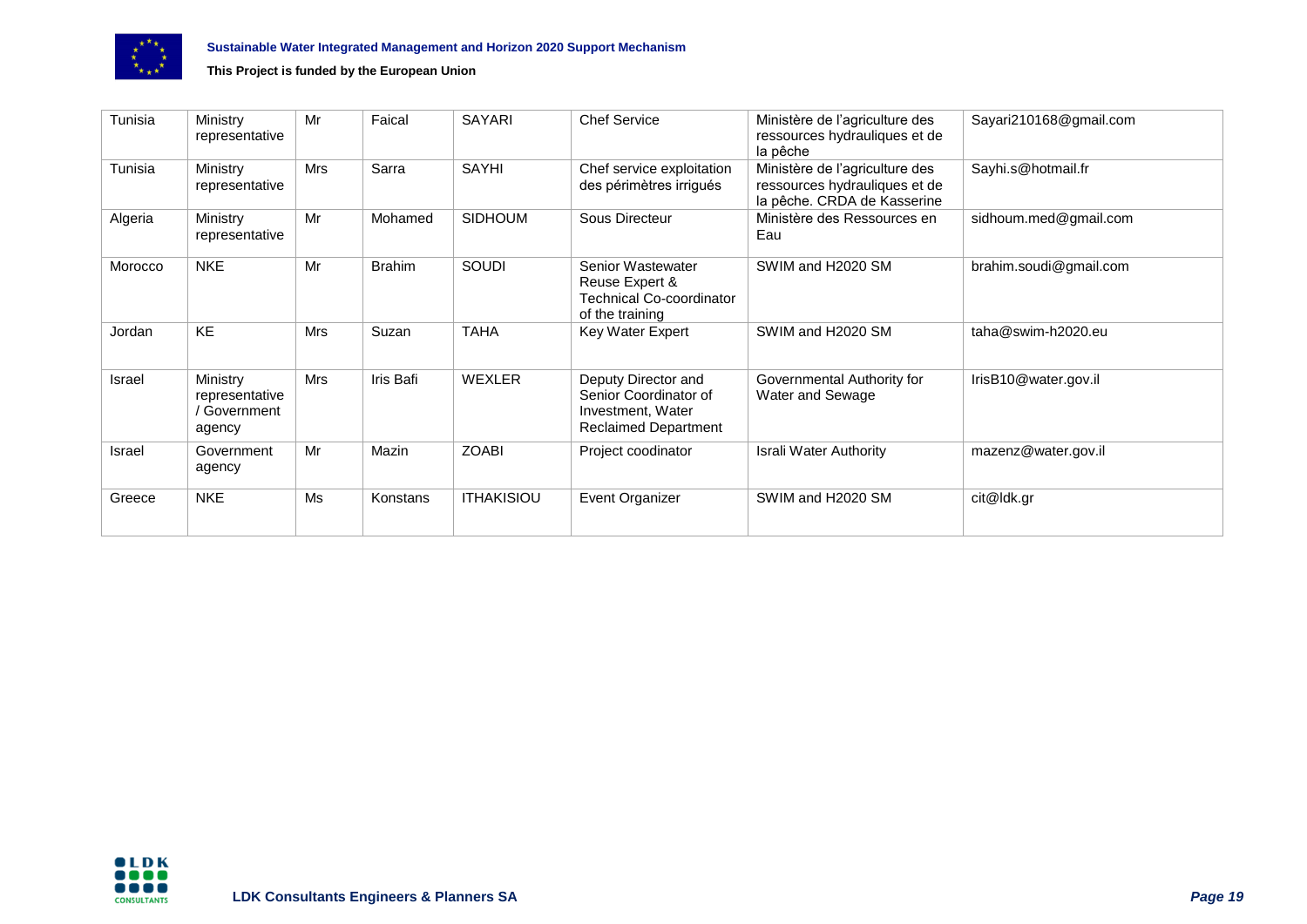

### <span id="page-30-0"></span>11.3 QUIZ

### **TRAINING ASSESSMENT QUESTIONNAIRE**

|                                                                                           | <b>SWIM-Horizon 2020 Support Mechanism</b>                                                                                                                             |  |  |  |  |
|-------------------------------------------------------------------------------------------|------------------------------------------------------------------------------------------------------------------------------------------------------------------------|--|--|--|--|
| <b>Workshop Title</b>                                                                     | REG-8: Regional Training on Technical, Regulatory and Cultural<br><b>Aspects of Treated Wastewater Reuse</b>                                                           |  |  |  |  |
|                                                                                           | Topics: "Wastewater Reuse: benefits, constraints, guidelines, safety<br>Plan, wastewater reuse integration in water & sanitation planning,<br>governance, financing, " |  |  |  |  |
| <b>Date</b>                                                                               | 23-24 July 2018                                                                                                                                                        |  |  |  |  |
| <b>Venue Location</b>                                                                     | Athens, Greece                                                                                                                                                         |  |  |  |  |
| <b>Participant Name</b>                                                                   |                                                                                                                                                                        |  |  |  |  |
| <b>Participant Title/ Position</b>                                                        |                                                                                                                                                                        |  |  |  |  |
| <b>Participant Country</b>                                                                |                                                                                                                                                                        |  |  |  |  |
|                                                                                           | <b>INSTRUCTIONS/INSTRUCTIONS:</b>                                                                                                                                      |  |  |  |  |
| Dlogge respond to the questions helpw. Vour feedback is sincerely conrespicted. Thenk you |                                                                                                                                                                        |  |  |  |  |

Please respond to the questions below. Your feedback is sincerely appreciated. Thank you.

- 1. Except of the health risk, there is no limit in the reuse of the TWW in: (1 out of 3 is correct answer)
- ☐ True
- ☒ False
- ☐ It depends on the type of crop
- 2. Among the following treatment processes, which are those that can be accepted for the reuse of treated water in agriculture: (3 out of 5 are correct answers)
- $\Box$  Activated sludge process + bacterial bed
- $\boxtimes$  Planted bed with reeds + disinfection
- $\boxtimes$  Activated sludge process + disinfection
- ☐ Lagoon systems (2 consecutive lagoons)
- ☒ Lagoon systems (3 lagoons)

3. Among the following pricing modalities, which are already implemented? (1 out of 5 is correct answer)

□ Free of charge

- □ % of the drinking water price
- ☐ Price determined on the basis of the users' real capacities
- □ Same price with the m3 price of the conventional water resource used for irrigation
- $\boxtimes$  All the above

4. What are the main reasons for treating raw wastewater before reuse in agriculture? (2 out of 5 are correct answers)

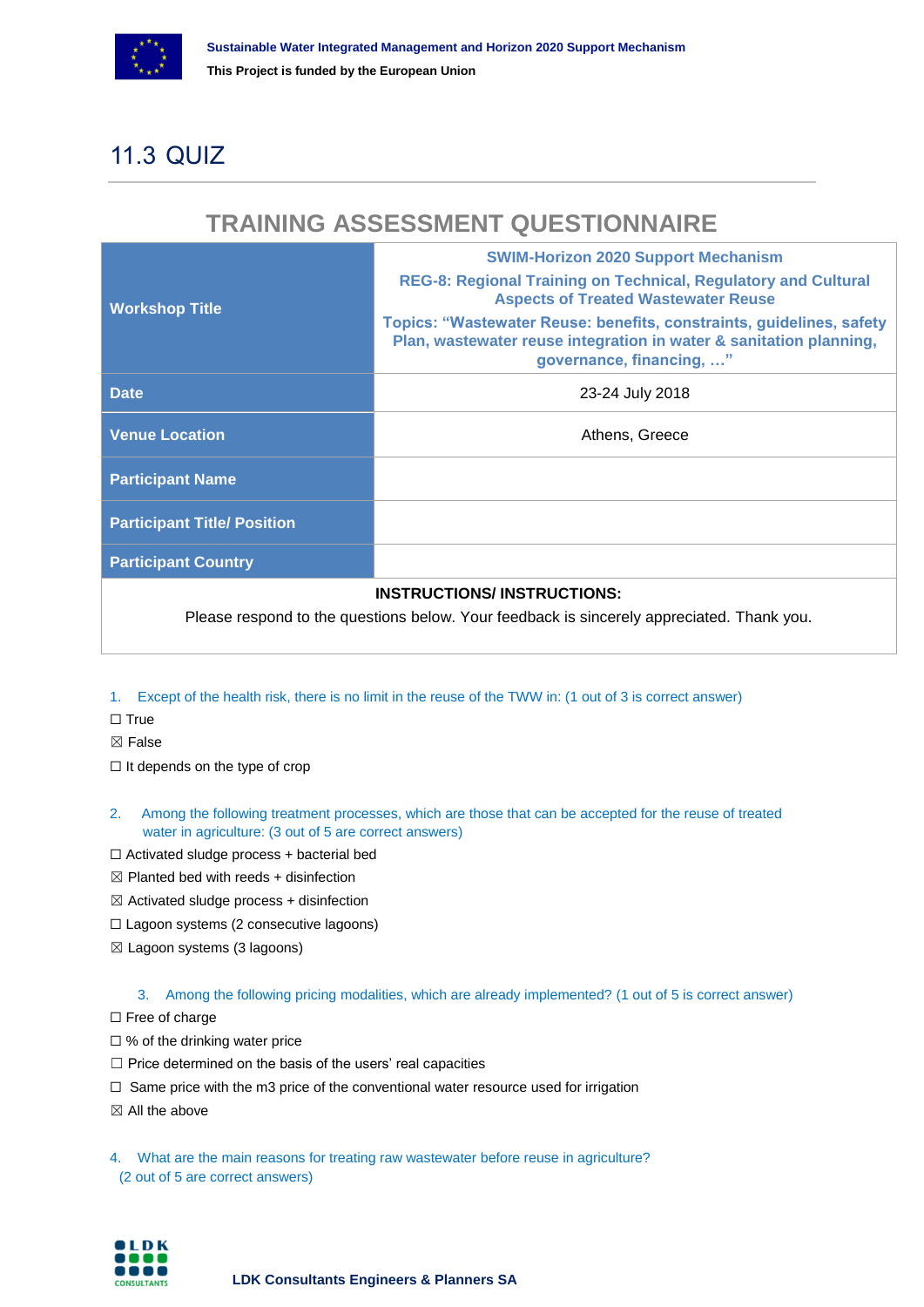

- □ To completely eliminate pathogens
- □ To remove all organic and chemical contaminants
- $\boxtimes$  To reduce health risks
- $\boxtimes$  To mitigate environmental impacts
- □ To have treated waste water of similar quality as conventional water
- 5. Among the following objectives of restrictive reuse and non-restrictive reuse of treated wastewater, what are the correct objectives? *(Restrictive reuse: 1 out of 3 is the correct answer; Non-restrictive reuse:* 2 out of 3 are correct answers*)*
- $\boxtimes$  Restrictive reuse limits the number and type of crops to be irrigated with treated wastewater
- $\Box$  Restrictive reuse increases farmers' willingness to irrigate with treated wastewater
- $\Box$  Restrictive reuse allows the irrigation of products consumed without cooking
- $\boxtimes$  Non-restrictive reuse requires a higher level of wastewater treatment
- $\boxtimes$  Non-restrictive reuse makes it possible to irrigate more large number of crops
- $\Box$  Non-restrictive reuse allows reuse "zero health risk" and requires no precaution
- 6. Which of the following wastewater reuse options correspond to indirect reuse? *(2 out of 4 are correct answers)*
- ☒ Groundwater recharge
- $\boxtimes$  Injection of treated wastewater into rivers, dams, ...
- ☐ Irrigation of crops with treated wastewater provided by a treatment plant
- ☐ Irrigation of landscapes or golfs courses by treated wastewater provided by a treatment plant
- 7. Which of these quality parameters of treated wastewater are closely related to public health? (2 out of 6 are correct answers)
- ☐ Physical water quality considerations (Turbidity, color, etc.)

☐ Chemical water quality considerations (Chemical constituents including solids, metals, nitrogen, phosphorus, salinity, Sodium alkalization hazard, etc.)

- $\Box$  Biochemical water quality parameters (DBO5, DCO)
- $\boxtimes$  Pathogens including bacteria, helminths, virus, etc.
- ☒ Emerging water quality considerations (Pharmaceuticals, hormonal products, personal care products, other...)
- 8. Which of these quality parameters of treated wastewater susceptible to impact negatively the soil and surface/groundwater water quality in the case of non-adoption of best practices? (3 out of 5 are correct answers)
- $\Box$  Physical water quality considerations (Turbidity, color, etc.)
- ☒ Nitrogen and Phosphorus
- ☐ Biochemical water quality parameters (BOD5, COD)
- $\boxtimes$  Salts concentrations
- ☒ Sodium Adsorption Ratio (SAR)
- 9. Which of the following aspects are recommended by the new WHO guidelines for the reuse of wastewater in agriculture, based on the multi-barrier approach? *(2 out of the 4 is the correct answer)*
- □ A high level and performant wastewater treatment before reuse in irrigation

☐ The elimination of pathogens by a given level of treatment is supplemented by good post-treatment practices (irrigation, agricultural production and handling techniques, hygienic consumption practices, etc.).